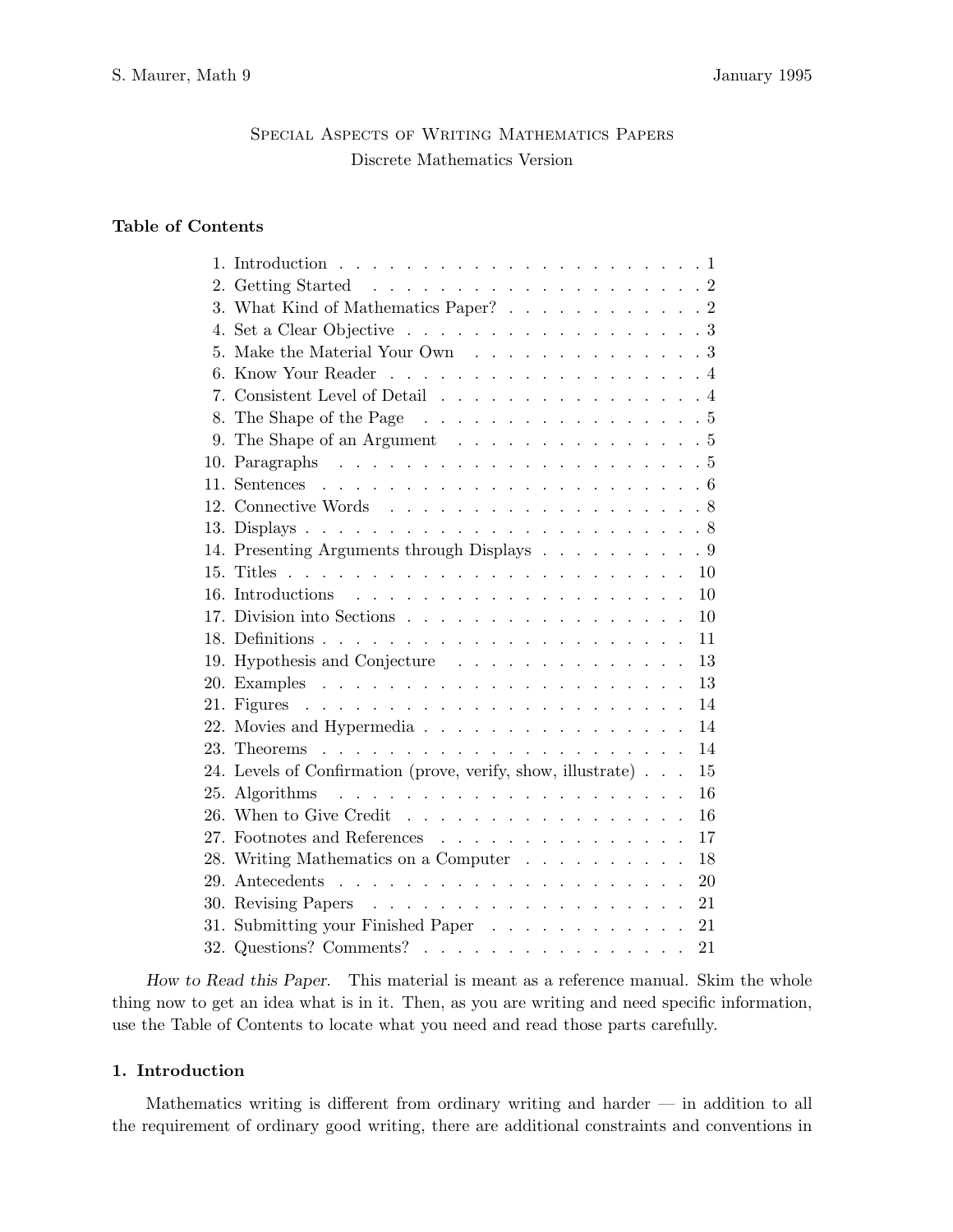mathematics. An additional constraint is that mathematics follows much more demanding rules of logic than ordinary discourse, and you must make your logic clear. Some of the additional conventions are those for defining new concepts and those for organizing the material through theorems and examples.

Although you have seen these constraints and conventions in the mathematics texts you have read over the years, you have probably not realized when and why they should be followed. They may seem highly technical and arbitrary, and thus not worth learning if mathematics is a side show for you. Why, for instance, should mathematical expressions be displayed in just certain ways, or bibliographies be organized is just certain ways? Indeed, as far as I can tell some mathematics conventions are arbitrary, for instance, the ones for bibliographies; I won't discuss them further or hold you to them when you write papers. But many of the conventions, including those for displaying mathematical expressions, are not arbitrary. There are good reasons behind them, and once you understand these reasons, you understand the nature of mathematics a little better and you become more perceptive about how to explain things in ways that you can carry over to your other writing.

The organization of this essay is simple. Each section discusses an aspect of mathematics writing my students have had trouble with, with examples taken from discrete mathematics. I try to tell you not only what you should do but also why. I have tried to put bigger issues, or issues you have to confront sooner, in earlier sections, but in some cases the order of sections is arbitrary.

Mathematics conventions are not rigid rules, and some authors write very well although (perhaps because) they break them. But before you can decide intelligently to disregard a convention, you have to know what the convention is, know why it is, and have some practice following it.

# **2. Getting Started**

Start Early! Writing mathematics takes much longer than you think. Actually, all decent writing takes longer than you think, but mathematics is especially difficult and so especially time-consuming. There is even a joke about this, in the form of a riddle.

Question: In what order do you write the chapters of a math book?

Answer: 1, 2, 1, 2, 3, 1, 2, 3, 4, 1, 2, 3, 4, 5, *...*

Think about this. Each time you draft another chapter, you find that *everything* that has gone before is not quite right to lead into your new chapter, and so you have to do all the earlier chapters over. Your earlier definitions, theorems and examples don't say quite the right thing in order to make the material in your new chapter fall into place.

The same joke applies to the sections of a paper. You'll see. Your ideas just won't come out correctly on the paper. They'll keep escaping from you.

# **3. What Kind of Mathematics Paper?**

You will be writing *expository* mathematics papers. You will start with some issue (e.g., what is mathematical induction, or how can a complicated project be completed in minimum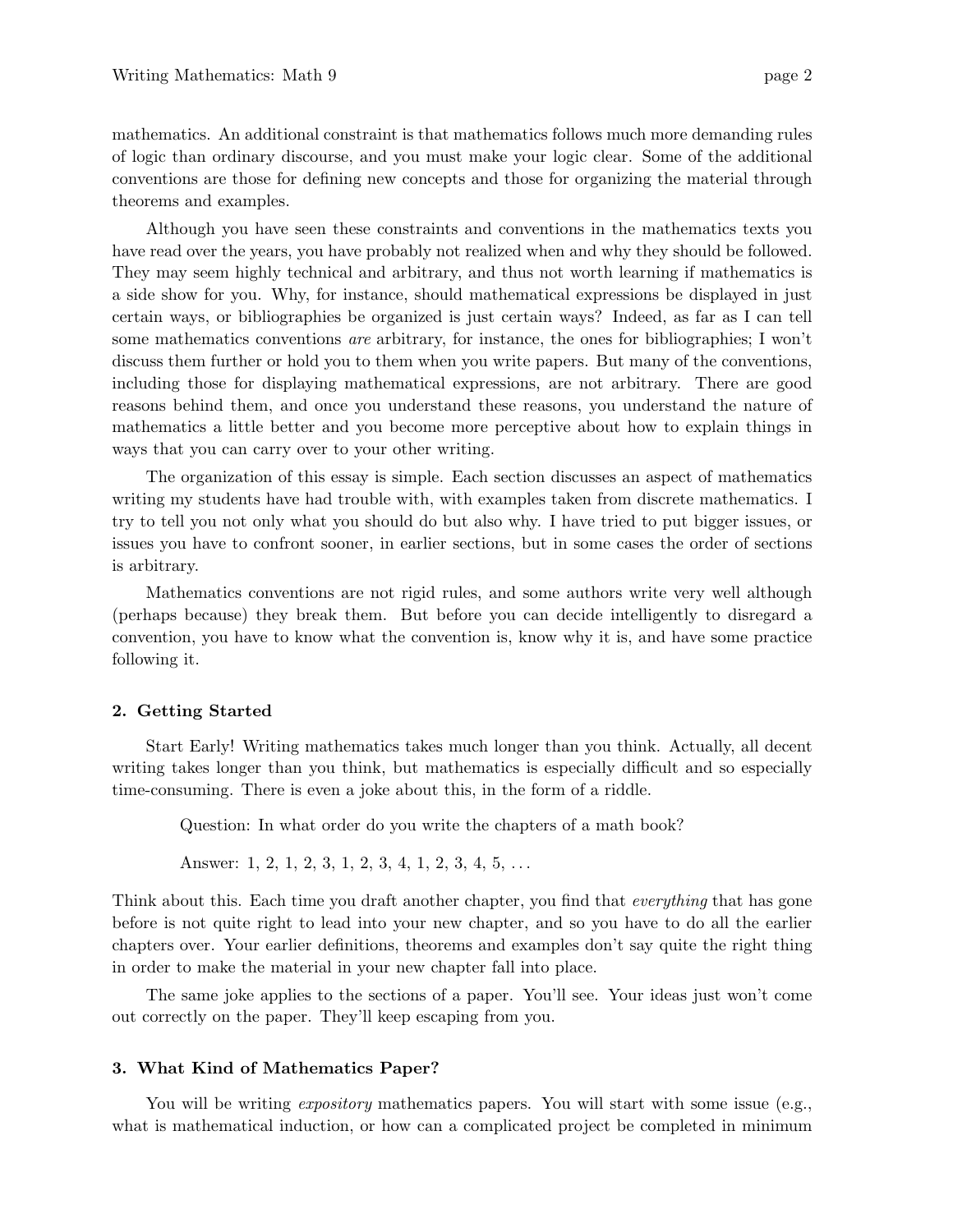time), show that there is some definition, theorem, method, or algorithm that precisely and correctly resolves the issue, and give various examples. Most papers written by working mathematicians are research papers; these present new discoveries and are usually written in a terse definition-theorem-proof style with limited intervening commentary. Expository papers are more informal, with much more discussion, but they still should be carefully and visibly organized — carefully because that's the way mathematics is; visibly because mathematics is subtle, so readers need many guideposts to follow it. Ideas are made very precise and expressed in symbols as well as words. Key definitions, theorems, algorithms, examples and formulas are highlighted, numbered and referred to by number.

Not surprisingly, I think your text is a pretty good example of expository style. For other examples, I recommend certain expository mathematics journals in

Cornell Library: The College Mathematics Journal, Mathematics Magazine and The American Mathematical Monthly.

## **4. Set a Clear Objective**

Generals do not like to be ordered into battle by political leaders unless they have a clear objective. If they don't have a well-defined objective, or have too many objectives, they are not likely to accomplish any of them, at great cost. It also helps if the objective is reasonable. The British in the Normandy landings had as their clear first-day objective the capture of the town Caen; this was not accomplished for three weeks.

Writing mathematics may not be quite the same as fighting wars, but the advice about objectives is right for both, for the same reasons. If you don't have a clear idea what you are trying to explain, or you are trying to explain too many things, you will, at great psychic cost, flail about and not explain anything well.

For your Math 9 papers, I have set the objectives for you, and given considerable detail about how to achieve them. These are reasonable objectives; I have some experience in such matters and these objectives have worked for previous classes. However, if you choose to write on a topic of your own, you will be relying on your own, less-developed sense of clear and reasonable objectives. Please check with me early if you pick your own topic, so I can tell you if I think you have bitten off too little or (more likely) too much.

You should always have the objective of conveying meaning, not just showing computations. This advice applies even if you are treating a computational topic. Suppose you write about using induction to prove summation formulas. You will need to display the details for several examples, but these details cannot carry the story themselves. You will need to emphasize for the reader the principles by which one determines what calculations to do, and you should summarize the method of calculation in words before or as you do the calculations.

## **5. Make the Material Your Own**

To have a clear objective you have to have clear thoughts, and to have clear thought you have to make the material your own. This was the advice my Ph.D. adviser gave me. Start with what others have written down, read it carefully, work it over in your head, turn it around to your own way of thinking about it, until it is part of you. Then you will have clear and original ideas about it.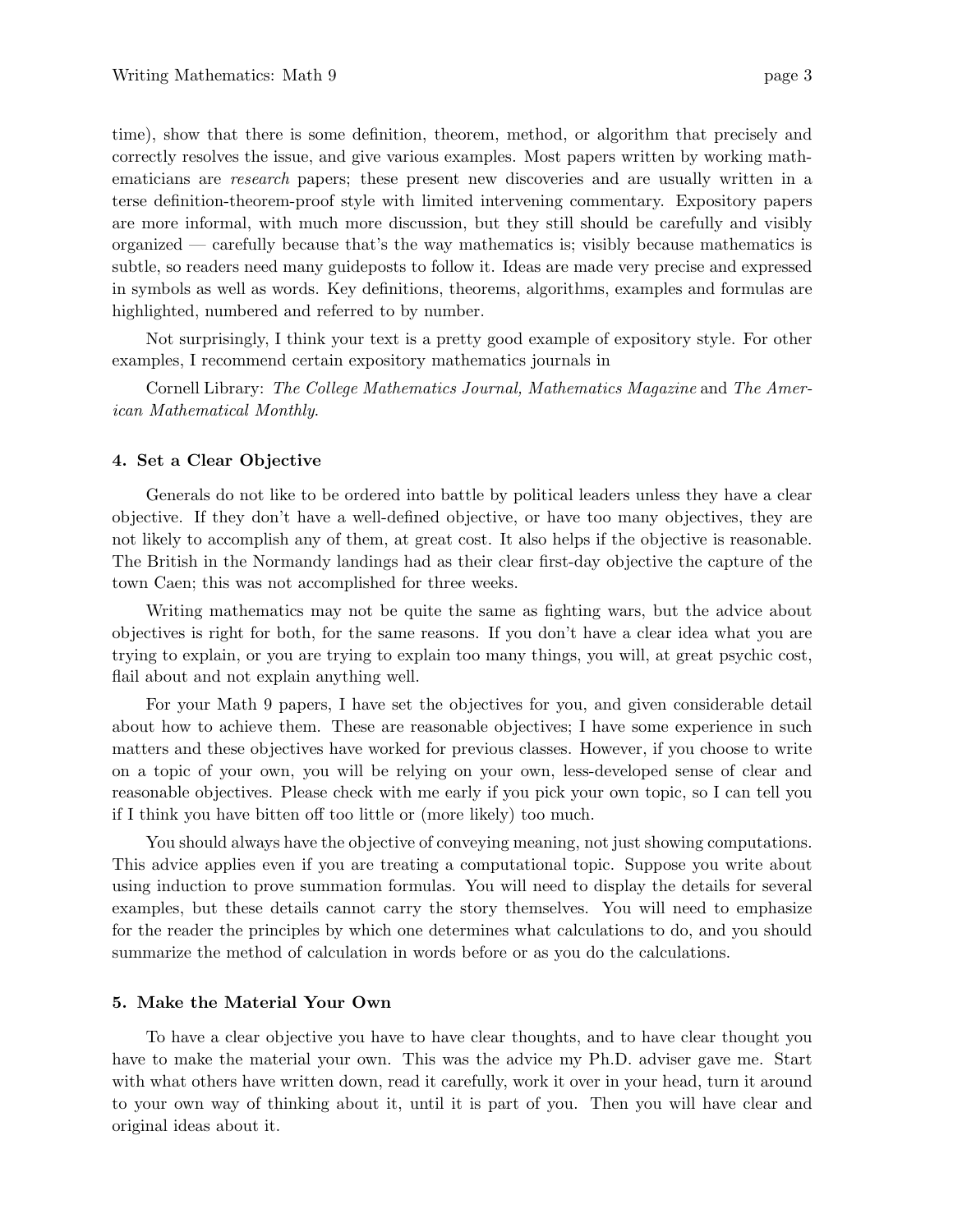One way to make material your own is to keep working it over until you can explain it without referring to any text or notes. Think about it as you are falling asleep, or while you are taking a shower. Pretend you are explaining it to a friend at a blackboard. Take out a piece of paper and start drawing figures and writing formulas. Once you have gotten that familiar with your topic, you will find that you are doing it a little differently from how you learned it. Then you are ready to start writing.

Making a topic your own is valuable not just for writing. It's the best way to learn.

# **6. Know Your Reader**

In any writing it is always important to ask yourself: For whom am I writing? In mathematics especially, the amount of explanation called for varies greatly with the reader's background. In this course, I will usually ask you to write for a student who has the same background as you, except that this student does not know the particular topic in your paper. (In particular, you may assume your reader understands our algorithmic language, even though it is not yet common for math books other than discrete math books to use such language.) Points that have been hard for you may be hard for your reader, and you should explain them carefully, using whatever approach finally worked for you.

Another important question is: How will your reader use your paper? Assume your reader really wants to learn the topic from you. Therefore, he or she will have to refer back frequently to earlier definitions, theorems, algorithms, explanations and examples — people have to go over mathematical items several times before they sink in. Thus, key elements of your paper should be marked so that they can be found easily. This requires highlighting and numbering, discussed later.

In any event, you are *not* writing for yourself. The twists and turns by which you finally came to understand your topic are not likely to fit in perfectly with your reader's mindframe; nor are they likely to be entertaining. It's usually best to go directly to the best explanation you have found.

## **7. Consistent Level of Detail**

Once you decide the right level of detail for your reader, provide that level consistently. Consider the following lovely bad example from Price [1].

Problem: Solve the equation  $x^3 - 15x^3 - 28x - x = 85$ .

Solution: First combine the two terms in *x*:

$$
x^3 - 15x^2 - 29x = 85.
$$

Now subtract 85 from both sides.

$$
x^3 - 15x^2 - 29x - 85 = 0.
$$

Hence,  $x = 17$ .

This explanation is very uneven! The two easy steps are belabored, and then  $x = 17$  is pulled out of a hat.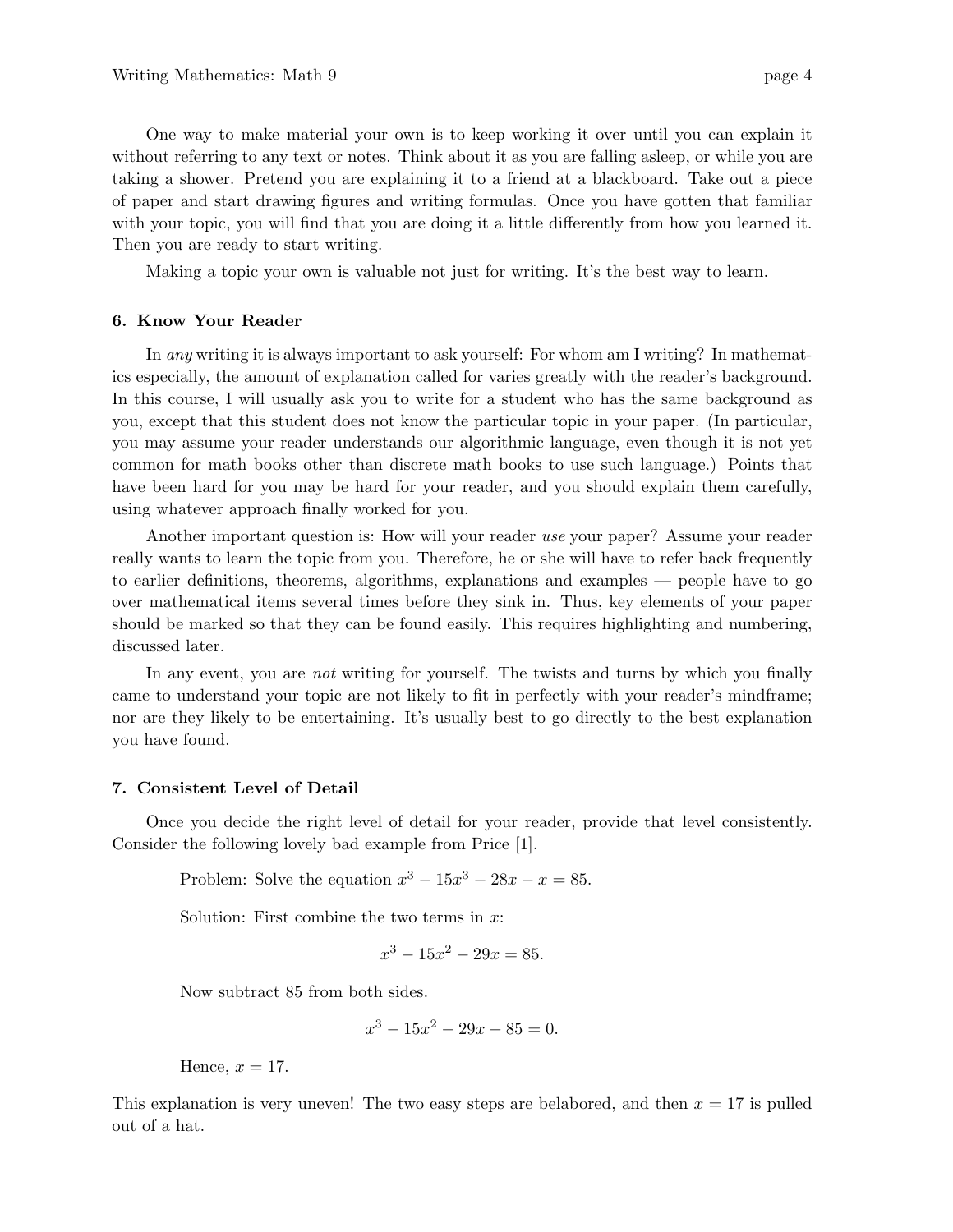Sometimes it is appropriate for different sections of a paper to be written a different levels of detail. Typically, the last few sections are for advanced readers only.

## **8. The Shape of the Page**

How things look on the page makes a difference in mathematics. Reading mathematics is hard and slow in any event, so a crowded page can be all the more discouraging and an "open" page, with wide-spaced displays,

wide interline spacing, clean type and eye-attracting marker items (examples, theorems, figures) can give the reader enticement to go on.

Most published mathematics is single spaced, but not all. Please double space your paper. This reduces the total amount on the page (accomplished in single-spaced books by having smaller page size than our standard  $8 \times 11\frac{1}{2}$  paper) and makes each line easier to follow. It also allows for oversize math items within a line, which would otherwise require extra vertical spacing and would look funny. Also, when it comes time for you to make revisions, and for me to make comments, the spacing is needed for insertions.

If you are handwriting, wide interline spacing is even more important, as handwriting is harder on the eyes than printed symbols.

Wide margins, at least an inch, are important for the same reason as interline spacing: they limit the amount on the page and allow room for commenting.

Please number all your pages. This is especially helpful if you should staple them out of order (which happens) or if I get them out of order while reading (this also happens).

#### **9. The Shape of an Argument**

There are many ways that format (shape) can affect the ease with which readers will follow your reasoning (argument). I have already mentioned how key items should be numbered and highlighted, for easy referencing and to indicate their importance. In the next few sections I discuss several other ways in which structure can help comprehension: paragraph division; sentence structure, use of connective words, and displays.

#### **10. Paragraphs**

Writing isn't formatted into paragraphs to look nicer on the page or to indicate where you took a deep breath. Rather, paragraphs should separate the development of one idea from the next.

Specifically, a paragraph in a proof should represent a major segment of a proof. For instance, if a proof of  $A \leftrightarrow B$  is short, then one paragraph should prove that  $A \rightarrow B$  and the other should prove  $B\rightleftharpoons A$ . If, however,  $A\rightleftharpoons B$  is long, then it too should be broken in parts. For instance, if you are presenting a long proof that

*G* has an Euler cycle  $\implies$  [*G* isconnected and has even degree],

then devote one paragraph to

*G* has an Euler cycle  $\implies$  *G* is connected,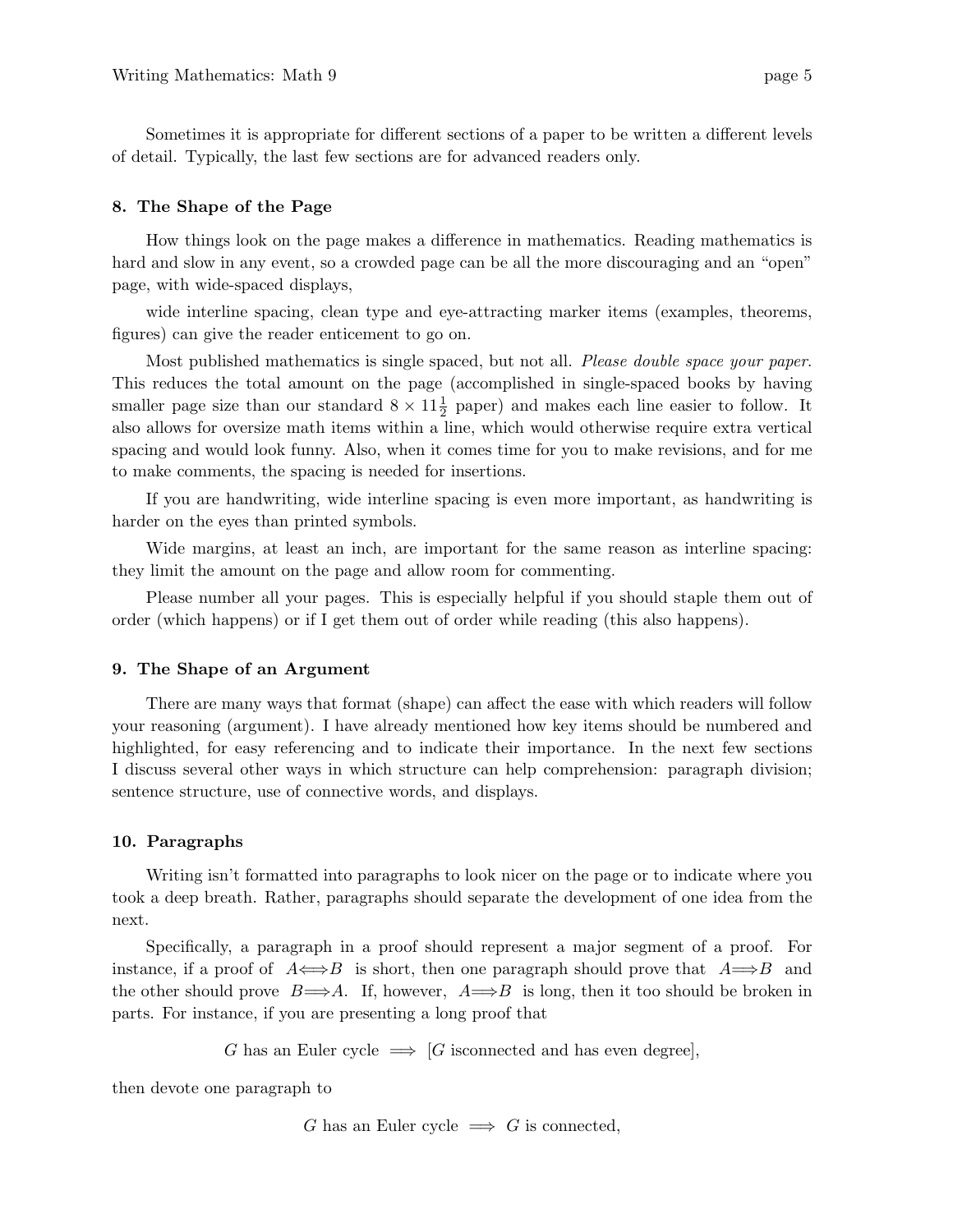and another to

*G* has an Euler cycle  $\implies$  *G* has even degree.

In student papers (and alas, sometimes in published papers), I often find paragraphs that should be broken up, or situations where the last sentence of one paragraph belongs at the start of the next. Look for such things in your work when you revise, and correct them.

# **11. Sentences**

Mathematics consists of thoughts, and thoughts are communicated in sentences. Therefore, *Mathematics is written in sentences*. This doesn't mean you use words only. Symbols, equations and displays are important parts of those sentences; each equation is a clause. But one unpunctuated display after another, with no connecting words, do not make sentences.

In general, a sentence should make just one point. Thus, in a proof, most sentences should give just one step of the deduction. Having many steps jammed in the same sentence makes difficult reading.

Also hard to read is having one step spread out over several sentences. Specifically, don't state a result in one sentence and, without forewarning, only give the reasons in later sentences.

# *Example 1*. Don't write

Thus the number of people at a party who shake hands an odd number of times is even. Too see this, let the people form the vertices of a graph, and the handshakes the edges. Since the sum of the degrees of any graph is even, no graph can have an odd number of vertices of even degree.

*Example 2*. Even harder for the reader is when the offending sentence ends in a display:

The number of people at a party who shake hands an odd number of times is even, because

$$
\sum_{v \in V(G)} \delta(v) = 2|E|.\tag{1}
$$

Eq. (1) is true for the following reasons*...* .

If this display happened to come at the end of the page, then the sentence explaining it would be out of sight on the next page. That would be even worse.

 $Why$  are the situations illustrated above bad? Mathematics is difficult, and readers expect to have to stop sometimes and do a little thinking before believing what they have just read. Every period is a marker at which an experienced reader knows s/he may have to stop. (This is different from most reading – one does not expect to stop and think at periods.) However, not every sentence requires a stop. The claims in some sentences have been proved earlier. The claims in some sentences are obvious if you have followed what has come before. But what if you read a sentence and its claim is not obvious to you, and the author gives no hint about how hard the proof is supposed to be? Then you have to start trying to prove it for yourself. If you can't get it, finally give up, and only then discover that the required steps begin with the next sentence, you have suffered frustration and wasted time.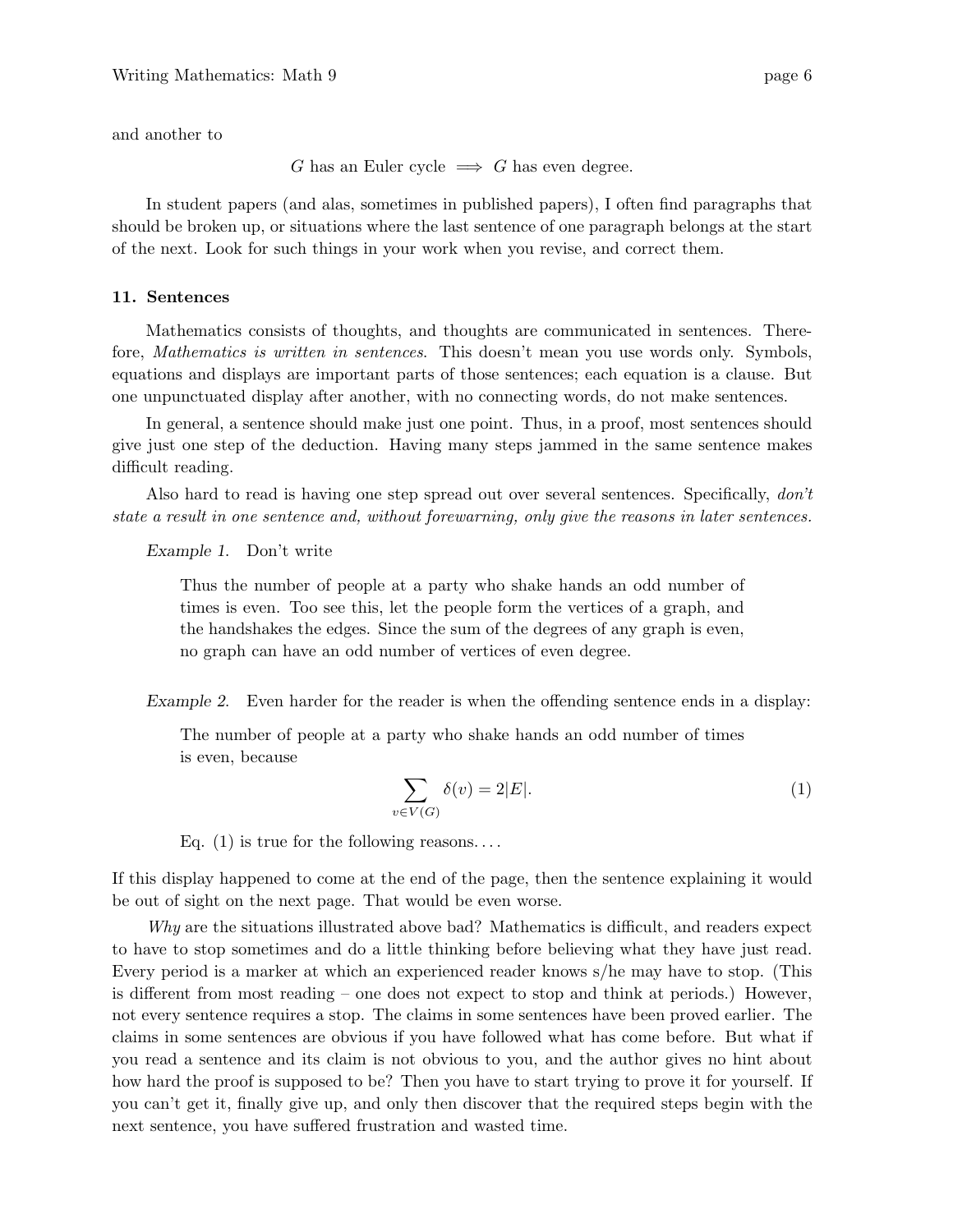The point it: it is incumbent on a mathematical writer to always tell the reader the status of a claim, and to announce that status within or before the very sentence where the claim is made. Was the claim proved previously? Will it be proved in the next few sentences? Is it a hard theorem that the reader is being asked to accept without proof? Is it obvious? Is it a claim the reader should be able to see with a moment's thought?

Let's see how the two examples above fail to guide the reader properly. In Example 1, the justification for the first sentence comes in the later sentences, but there is no warning that this will happen. Indeed, the word "Thus" at the start of the first sentence suggests that the claim follows from some previous sentences. So the good reader, instead of going on to the second sentence, will mistakenly look back at previous sentences. Deleting the word "Thus" would help; there would be no clue as to where the justification is instead of a misleading clue. However, the usual understanding is: if there is no clue, then the claim should be easy to show based on what has come before.

Finally, the last sentence of Example 1 is also problematic. The word "Since" says that the first clause justifies the second. Is this obvious, or something that the reader should be able to see with a moment's thought. If so, the sentence is ok, although it would be better if the second clause began with "it is easy to see that". If the argument is not so easy, then more explanation is needed.

In Example 2, the first sentence says that the claim in its first clause is explained by Eq. (1). Now, if Eq. (1) had been proved earlier (or is something the reader could be expected to know, say, because it was in the textbook for our course), and the author had reminded us of that fact, everything would be fine. But apparently it had not been proved earlier, because the author proceeds to prove it. But s/he does not tell us s/he is about to prove it. And since Eq. (1) is a display, our eyes do not automatically see the start of the next sentence as we read the display. We certainly don't see the next sentence if the display ends a page.

Fortunately, it is very easy to avoid misleading the conscientious reader in these ways. All you need is to make regular use of some short phrases at the beginning of the sentence containing the claim.

If the claim follows from something that was just said, begin with

thus, or so (See further discussion below.)

If the claim was shown earlier, or follows directly from something said earlier, say:

As we showed before, or

See Eq.  $(6)$  (a previous equation)

It follows from Theorem 3

From Euler's Theorem (if the claim follows from a well known result)

If the proof is about to follow, say:

As we will now show

If the proof will not be given and the reader should just accept the result, say:

it can be shown that, or

it is not hard to show that (if in fact the proof is not hard but the reader shouldn't bother to try to figure it out)

it is a deep theorem that (if the proof is very hard)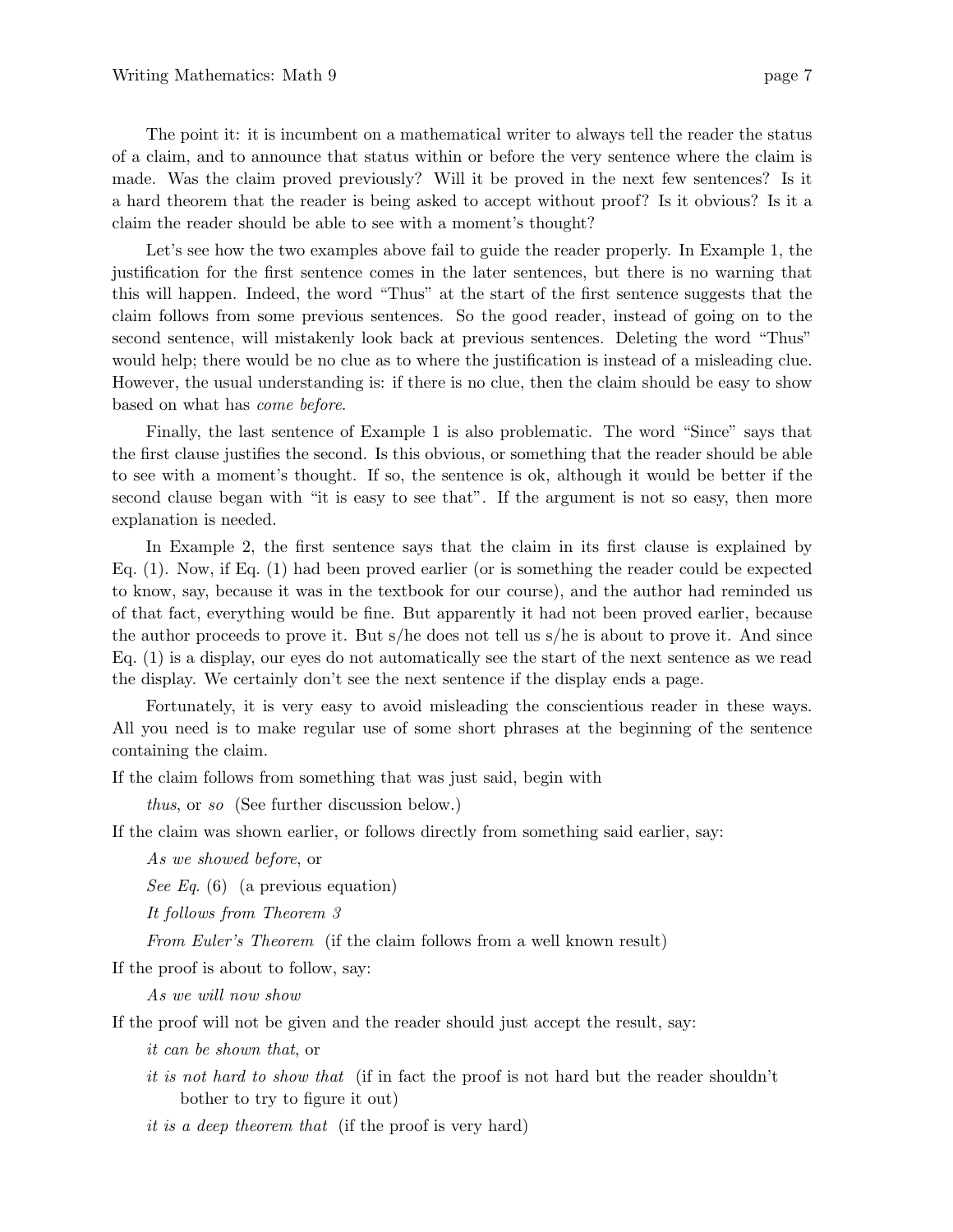If the proof should be easy to figure out, say:

It is easy to see that

Remember, punctuation at the end of a display is particularly important. A display should not end without punctuation. If the thought has ended, and I have been told all I need in order to know why the display is true, it should end in a period. If more justification is to come, the display should end in a comma or semicolon.

# **12. Connective Words**

The logical connection of consecutive sentence should always be made clear. Connective words and phrases – such as therefore, thus, so, however, similarly, it follows that, nonetheless, moreover – are very important and should appear frequently.

"Thus", "so", and "therefore" at the start of a sentence are particularly important and very specific. They mean that the sentence or clause they begin is a logical consequence of the previous sentence or clause. Therefore, if the next sentence would still make sense and be true even if you had not included the previous sentence, then the next sentence may not begin with "thus" or "so". Example:

Let the vertices of graph *G* be the students in Math 9, and let there be an edge between two vertices if the two students are friends. Thus the number of vertices of odd degree is even.

Here the use of "thus" is incorrect, because the theorem that the number of vertices of odd degree is even does not depend on what the vertices and edges represent. However, if you replace the second sentence with

Thus the number of students in Math 9 who have an odd number of friends in the course is even,

then the use of "thus" is legitimate (why?), but you probably should give more explanation.

#### **13. Displays**

Any long expression with mathematical symbols is **displayed** — placed on a line by itself (and usually centered), with extra vertical space around it. Expressions that are not displayed are said to be **in-line**.

There are three reasons for displays. First, if an expression is particularly important, you draw attention to it by displaying it. Second, longer mathematical expressions tend to be tall. In single-spaced math, to fit something like  $\sum_{n=1}^{5}$ *k*=0  $ar^{k} = \frac{a(r^{n+1}-1)}{1}$  $\frac{1}{r-1}$  in-line requires adding disconcerting interline space (see it?), or else making the symbols disconcertingly small, like this:  $\sum_{k=0}^{5} ar^k = \frac{a(r^{n+1}-1)}{r-1}$ . Third, if you put the expression in-line, it might come at the end of a line and have to be broken across two lines. You can hyphenate words, but mathematical expressions are usually longer than words and don't bear line breaks well. (You certainly can't hyphenate them; the hyphen would be mistaken for a minus sign.) So if an expression would have to be broken if it appeared in-line, it should instead be put in a display. (If you must put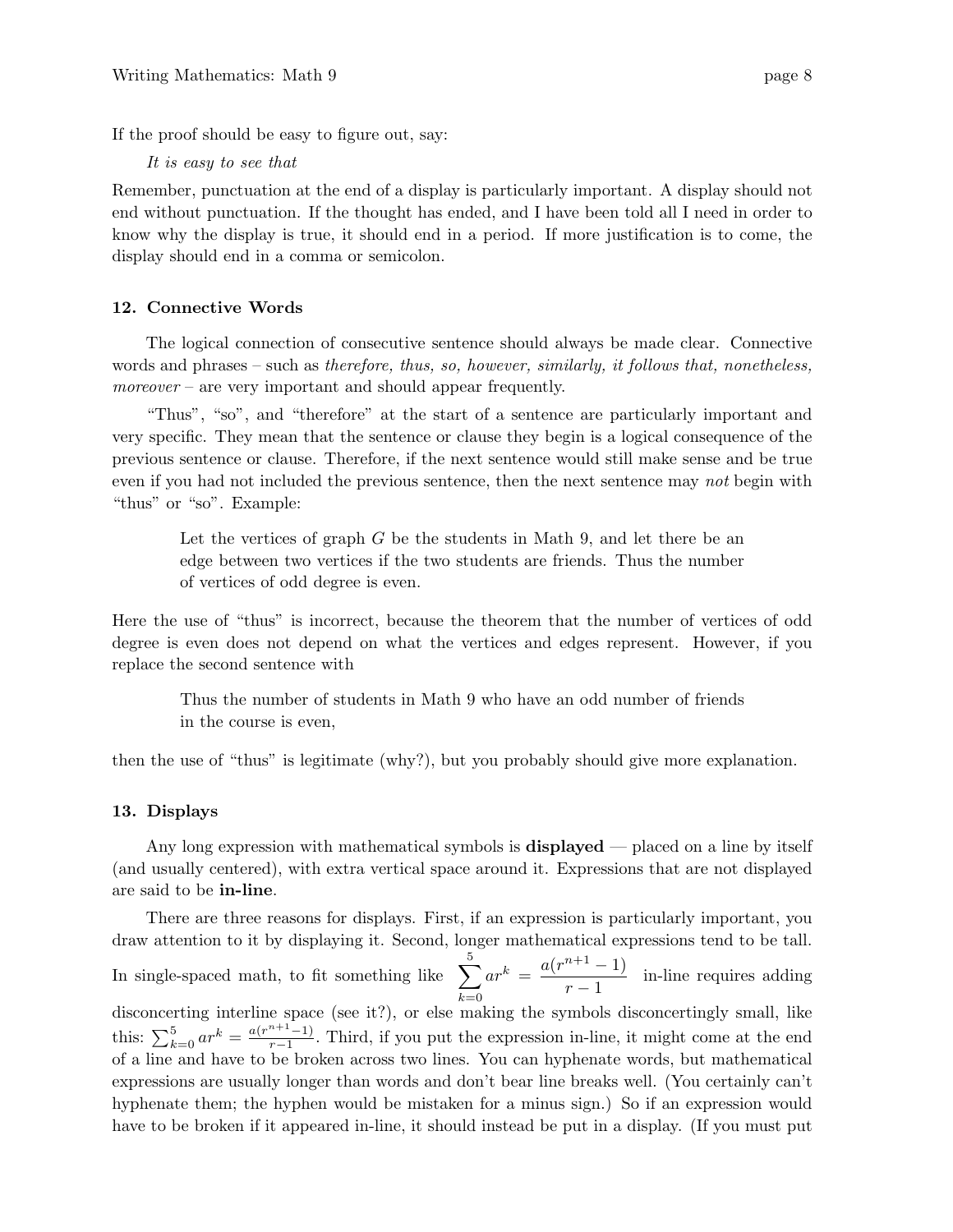an expression in-line, and must break it between lines, it is best to break it right after an equal sign or other main verb.)

A display should be numbered if you find that you refer to it anywhere other than within a few lines of it. The numbering can appear either on the left, as in

(2) 
$$
\sum_{k=0}^{n} k = \frac{1}{2} n(n+1),
$$

or on the right, as in

$$
\sum_{k=0}^{n} k = \frac{1}{2} n(n+1),\tag{3}
$$

but be consistent. Just below a display you can refer to it as the "previous display", but two pages later it's too long-winded to refer to "the third display on page 7". Besides, if you modify your paper, that display probably won't be the third on page 7 anymore, so you will have to rewrite such references with every revision. That's why we use numbering.

#### **14. Presenting Arguments through Displays**

The fact that calculations *can* be written as one long display without words doesn't mean that they should be written this way. Mathematics does not consist of calculations alone! Very elementary algebra need not be explained, but more complicated calculations should be, especially if the calculations are justified by mathematics that the reader is just learning. There are two ways to provide the explanation. One way is to put it before, between and after the lines of calculation. For instance, suppose you are proving that  $(1+x)^n > 1 + nx$  when  $n > 1$ and  $x > 0$ . Suppose you have already verified the basis case  $(n = 2)$ . You could proceed this way:

For the inductive step, assume we have already shown case  $n-1$ :

$$
(1+x)^{n-1} > 1 + (n-1)x.
$$

Now,

$$
(1+x)^n = (1+x)^{n-1}(1+x).
$$

Substituting the assumption, and noting that  $(1 + x) > 0$ , we obtain

$$
(1+x)^{n-1}(1+x) > (1+(n-1)x)(1+x).
$$

Expanding the right hand side gives  $1 + nx + (n-1)x^2$  and

$$
1 + nx + (n-1)x^2 > 1 + nx,
$$

since  $x^2 > 0$  and  $n-1 > 0$ . Combining all these steps, we get

$$
(1+x)^n > 1+nx,
$$

which is case *n*.

Notice I didn't define or use  $P(n)$ ; you don't *have* to use that notation.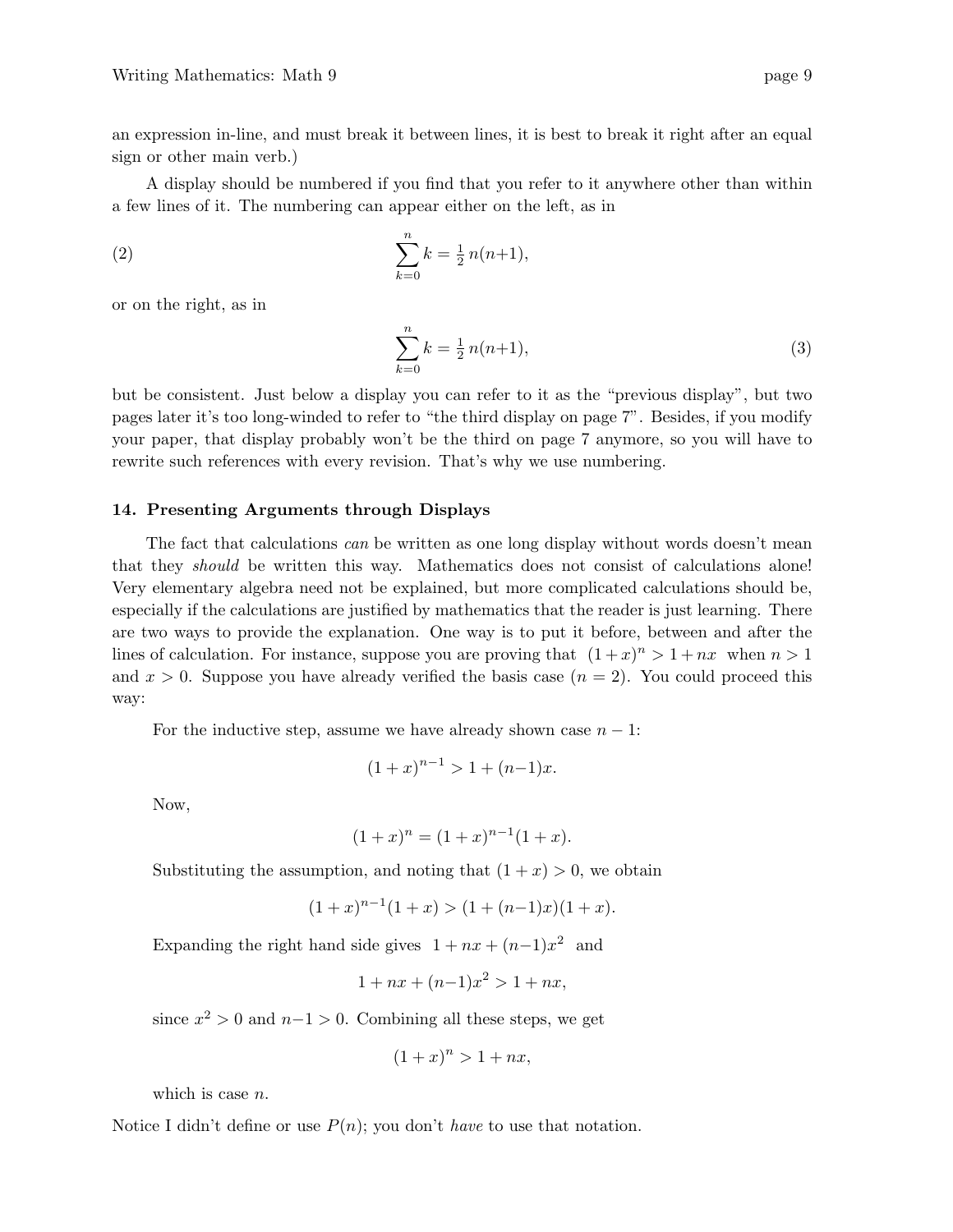An alternative approach is to put all the commentary on the right. To make the commentary fit, you do need abbreviations like  $P(n)$  for the *n*th proposition. So assume you have already given the basis case and defined  $P(n)$ . You could proceed as follows:

Inductive step,  $P(n-1) \implies P(n)$ :

$$
(1+x)^n = (1+x)^{n-1}(1+x)
$$
  
>  $(1 + (n-1)x)(1+x)$  [*P(n-1)* and  $1 + x > 0$ ]  
=  $1 + (n-1)x + x + (n-1)x^2 = 1 + nx + (n-1)x^2$  [algebra]  
>  $1 + nx$  [*x*<sup>2</sup> > 0, *n*-1>0]

Thus  $P(n-1)$  implies  $[(1+x)^n > 1 + nx]$ , which is  $P(n)$ .

Finally, as noted in class and the text, you can put reasons over equality and inequality signs. For instance, in the second line above you can put  $P(n-1)$  over the inequality.

#### **15. Titles**

Every paper should have one. It should be informative without being too long. Choosing a good title in a mathematics paper is not so easy. Often a paper hinges on a concept that is defined only within the paper itself, so using the name of that concept in the title may convey no meaning at all. Since the goal of your main paper in Math 9 will be to solve a real-world problem using discrete mathematics, its title should suggest your problem and indicate that math is used to solve it.

# **16. Introductions**

Again, every paper should have one. In short papers (such as your induction paper), it need only be a brief paragraph. In longer papers, it might be a whole section. Mathematics papers are hard to read, and for encouragement your reader deserves to be informed of what she is getting into and why she should care. Giving a good introduction is difficult in the same way giving a good title is: a satisfactory explanation may hinge on concepts you haven't introduced yet. But in a paragraph you can give a rough idea of the key concepts (admit that it's rough) and what you will do with them.

#### **17. Division into Sections**

Break papers of longer than 4 or 5 pages into sections. Your main paper will have longer and fewer sections than this essay, because your paper will have a single topic. In a paper with only a few sections, the introduction should probably include a brief description of what each section will cover. At the start of each section remind the reader what the section is about. How does it fit into your scheme of things? Why is it there at all? Like the introductory section, these reminders will give the reader encouragement and guideposts. They will also help you. Writing them will force you to think hard about (and then maybe revise!) what you are trying to do and the order in which you are trying to do it.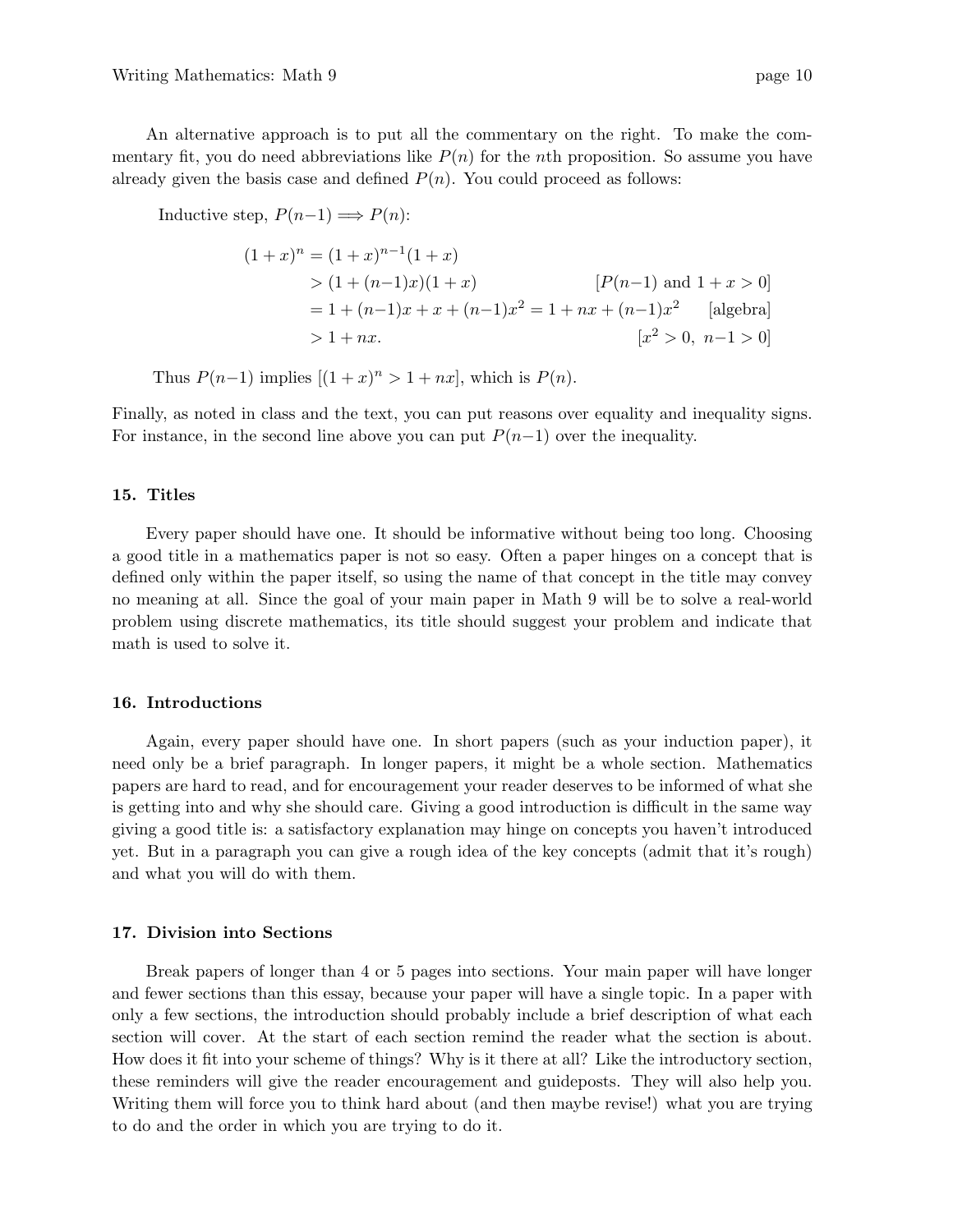## **18. Definitions**

Definitions are a major reason why mathematics writing differs from general writing. Most disciplines don't need to make definitions explicit nearly so often as mathematics does — they don't need to be so precise nor do they deal so regularly with situations outside common experience. Mathematical writing involves defining both words/phrases (e.g., graph, floor function) and notation  $(|x|, u \sim v)$ . Notation is important because, if you use a new concept frequently, you need a shorthand way to refer to it or you will tie yourself in verbal knots.

When you give a definition, you can do it "in-line" (within a paragraph), but the word or phrase being defined should be highlighted, by underlining, by italic print, or by **boldface** (but not by quotes; see below). Boldface is now the most common format, since underlining is not common in typeset material and italic already has a use in both mathematical and ordinary writing to indicate emphasis. Here's an example of a definition: "A **prime number** is a positive integer with no positive integer divisors other than 1 and itself." Another format is to display definitions just like theorems are displayed. The display format should be reserved for the most important definitions. For instance, in the definition of graph might be displayed, but the definition of a complete graph (if you need it at all) can be done in-line.

Quotes aren't used for definitions because they are used instead to indicate that a word is being given a somewhat unusual meaning. For instance, consider the sentence

To proceed, "simplify"  $\sum_{k=1}^{n} k^2$  to  $(\sum_{k=1}^{n-1} k^2) + n^2$ .

Here the quotes are appropriate because one wouldn't usually call this manipulation a simplification.

There are two types of definitions, **global** and **local**. Global definitions apply throughout your paper. Most global definitions introduce words or notation. In contrast, local definitions apply only briefly, say, to the current example or current paragraph. Usually, local definitions are assignments of values. For instance, "Let  $h_n = 2^n - 1$ " assigns a specific sequence to the generic sequence  $h_1, h_2, h_3, \ldots$ . A few paragraphs later it is acceptable to say "Now let  $h_n = 3^n + n^2 - n$ ." Generally, local definitions don't require special highlighting. But note: The item being defined should always come on the left-hand side of the equation. Thus, "Let  $2<sup>n</sup>−1 = h<sub>n</sub>$ " is wrong. Why? Because the use of an equal sign with "let" is special; the quantity on the right is being assigned to the quantity on the left. But the algebraic meaning of 2*<sup>n</sup>* <sup>−</sup> <sup>1</sup> is fixed; you can't "let" it be some arbitrary thing  $h_n$ .

*What to Define and When*. Under what circumstances should you create a new definition, or state an old one? And where should you put these definitions in your paper?

You probably won't have to invent any new global definitions. You are writing an expository paper and the definitions in the literature are time-tested. (In research papers mathematicians regularly invent new global definitions. Indeed, sometimes a new definition is the most important thing in a paper, because it gives people a new way of thinking about something.) For an expository paper the issue is: which old definitions should you state? Answer: it depends on your reader. In your second paper I will probably ask you to write about graph theory assuming your reader has never seen graph theory. Therefore, you will have to define each graph theory concept you really use.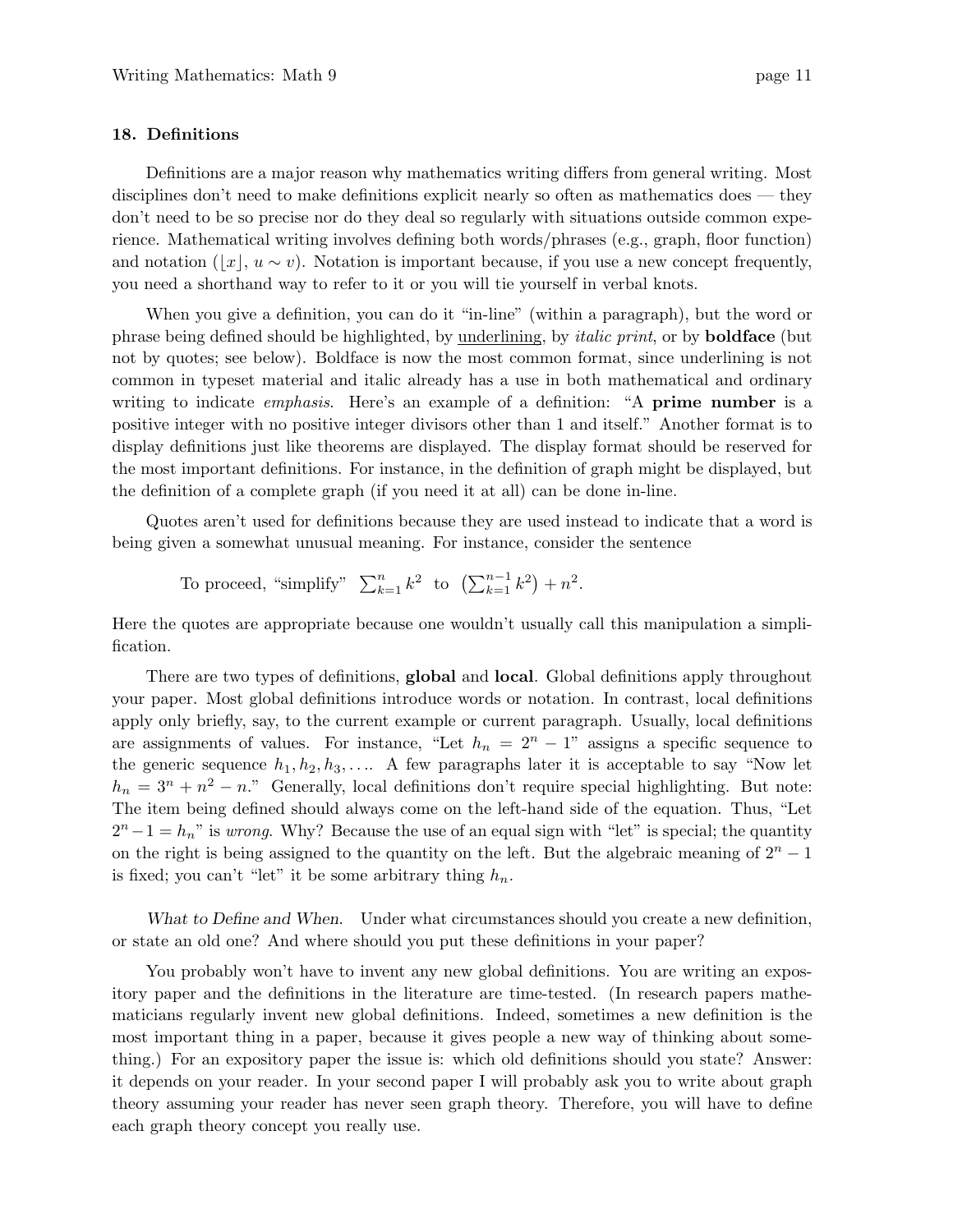Actually, there is one circumstance under which you might need a new global definition — if you find you keep needing a concept for which there is no standard simple phrase. For instance, suppose you repeatedly need to say that one graph has fewer edges than another. It gets tedious, and takes space, to keep saying "*G* has fewer edges than *H*." So make a definition. For instance, write "We say graph *G* is **smaller** than graph *H* if *G* has fewer edges." A formal definition is necessary, because "smaller" is not already a defined term in graph theory, and without a clear announcement your reader won't know if you mean fewer edges, or fewer vertices, or drawn smaller on the page, or what. The opportunity to override the ambiguity of words in ordinary English by defining them narrowly is one of the most powerful aspects of mathematical writing.

Now, where should you put your global definitions? For the most part, you will be tempted to define a word immediately after you first used it. This shows lack of planning and lack of thinking about what will read best. When this policy leads to definitions being parceled out in twos and threes in the early part of the paper, it works fine. But if it means you interrupt a difficult, key proof late in the paper to give two more definitions, it is disruptive and confusing. Before you start writing a math paper, you should make a list of all the definitions you think you need, and then try to see to it that they all get introduced relatively early. (Of course, you will not yet realize exactly which definitions you will need, so after the first draft you will have to go back and add more definitions and delete others.) The extreme version of this approach is to put all the definitions in a definitions section near the beginning. (Our text does this in Ch 3.) This isn't always best either: a long section of definitions can be deadly boring.

As for local definitions, where is easy: put them at the start of the material that uses them. But when should you create a local definition? Answer, when it would be confusing or require verbal contortions to avoid it. For instance, in proving Euler's Theorem, suppose you want to say something like:

We find a cycle in our graph. If the cycle contains all edges, we are done. Otherwise, remove the cycle and look for another cycle in the remaining graph. If the cycle we find does not contain all the edges, then*...*

This is getting unclear; for instance, in the last sentence, which cycle are you referring to and from which graph should it contain all the edges? How much better to write:

We find a cycle *C* in our graph *G*. If  $E(C) = E(G)$ , we are done. Otherwise, find a cycle  $C'$  in the graph  $H = G - C$ . If  $E(C') \neq E(H)$ , then...

Admittedly, this is a bit of overkill. The second sentence could be "If *C* contains all the edges of  $G$ , we are done." Indeed, if you haven't introduced  $E(G)$  previously to mean the edge set of *G*, the less symbolic version is probably better. Nonetheless, if you need to refer to an item more than once, it is probably best to give it a name.

*Dangers to Avoid*. There is a side effect to making definitions that you have to watch for. If a word with a ordinary English meaning is given a specific mathematical meaning by a definition, then its looser ordinary English meaning is no longer available for you. The word has become a **reserved word**. For instance, to say that two vertices are "connected" has a specific, narrow meaning in graph theory — they are joined by a path. Therefore, the common English meaning "immediately attached" is no longer available. If you want to say that two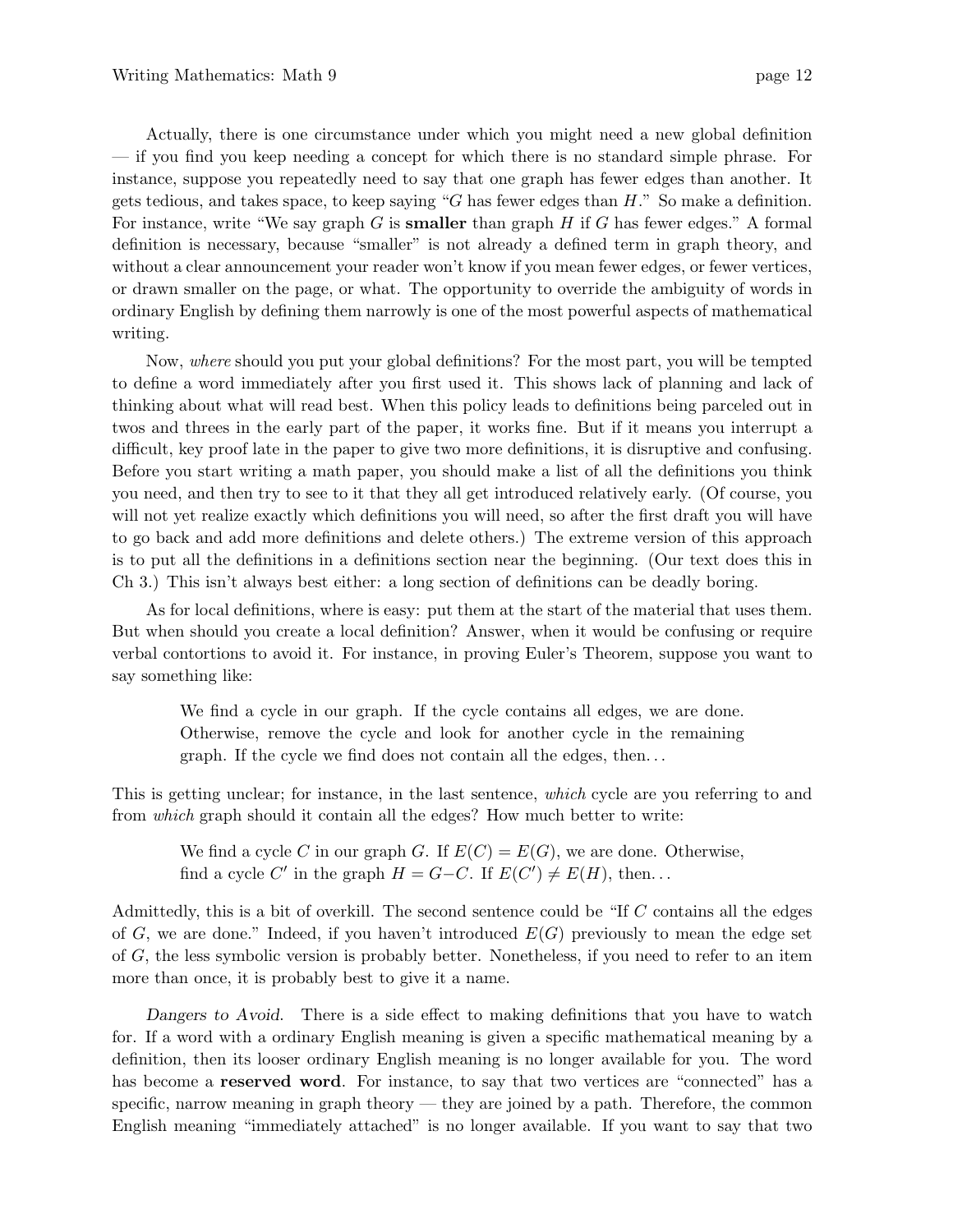vertices have an edge between them, you cannot say they are connected. (What should you say instead?) This is true even if you haven't given the mathematical definition of connected in your paper. That definition is so common in graph theory that you must honor it even if you don't use it. To do otherwise will simply confuse some readers.

Similarly, if you define "smaller" for graphs as on the previous page then you can no longer use smaller in connection with graphs with any other meaning.

Here are some other defined terms that are so standard in discrete mathematics that you cannot use them in their ordinary English sense even if you have not stated their defined meanings:

induction combination series loop

Another thing you shouldn't do, once a word *w* has been given a mathematical definition, it to use an ordinary English synonym  $w'$  as if it has the same mathematical meaning as w. For instance, once "connected" is defined, don't occasionally substitute "attached" (unless you have stated explicitly that "attached" is defined to mean "connected"). An experienced mathematical reader, upon seeing "attached" in your paper

after you have defined "connected", will assume you are using both words because you need two different refinements of the ordinary English concept of bound together. (Maybe you are using "attached" in the way other authors use "adjacent".) Such a reader will then attempt to find where you defined attached and will get frustrated.

If two ordinary English synonyms have been given different mathematical definitions, it's even more important not to use them as synonyms. Don't use "connected" when you mean "adjacent". Don't use "equivalent" when you mean "equal".

## **19. Hypothesis and Conjecture**

"Hypothesis" is a reserved word that is used differently by mathematicians than by other scientists. To most scientists, a hypothesis is a statement that is believed but has not been confirmed. Mathematicians call such a statement a conjecture. In mathematics, a hypothesis is merely the if part of any if-then statement, and is distinguished from the conclusion, or then part.

For example, the Four Color Theorem says: If a map is planar, then it can be drawn with at most 4 colors. In the almost 100 years between the time this claim was first proposed and the time it was proved (1976), it was known as the Four Color Conjecture, not the Four Color Hypothesis. The theorem does involve a hypothesis, namely that we are talking about planar maps (as opposed say, to maps drawn on a doughnut, which can require as many as 7 colors).

When stating theorems, students often omit the hypothesis. For instance, ask a student what the Pythagorean Theorem is, and s/he might say " $a^2 + b^2 = c^2$ ". But that's just the conclusion. The hypothesis is that *a* and *b* are the lengths of the sides of a right triangle, and *c* is the length of the hypotenuse. You can't prove a theorem if you don't appreciate what is being assumed, so math teachers are always asking students "What's the hypothesis?"

## **20. Examples**

Examples really help to make abstract concepts clear, so a good expository paper contains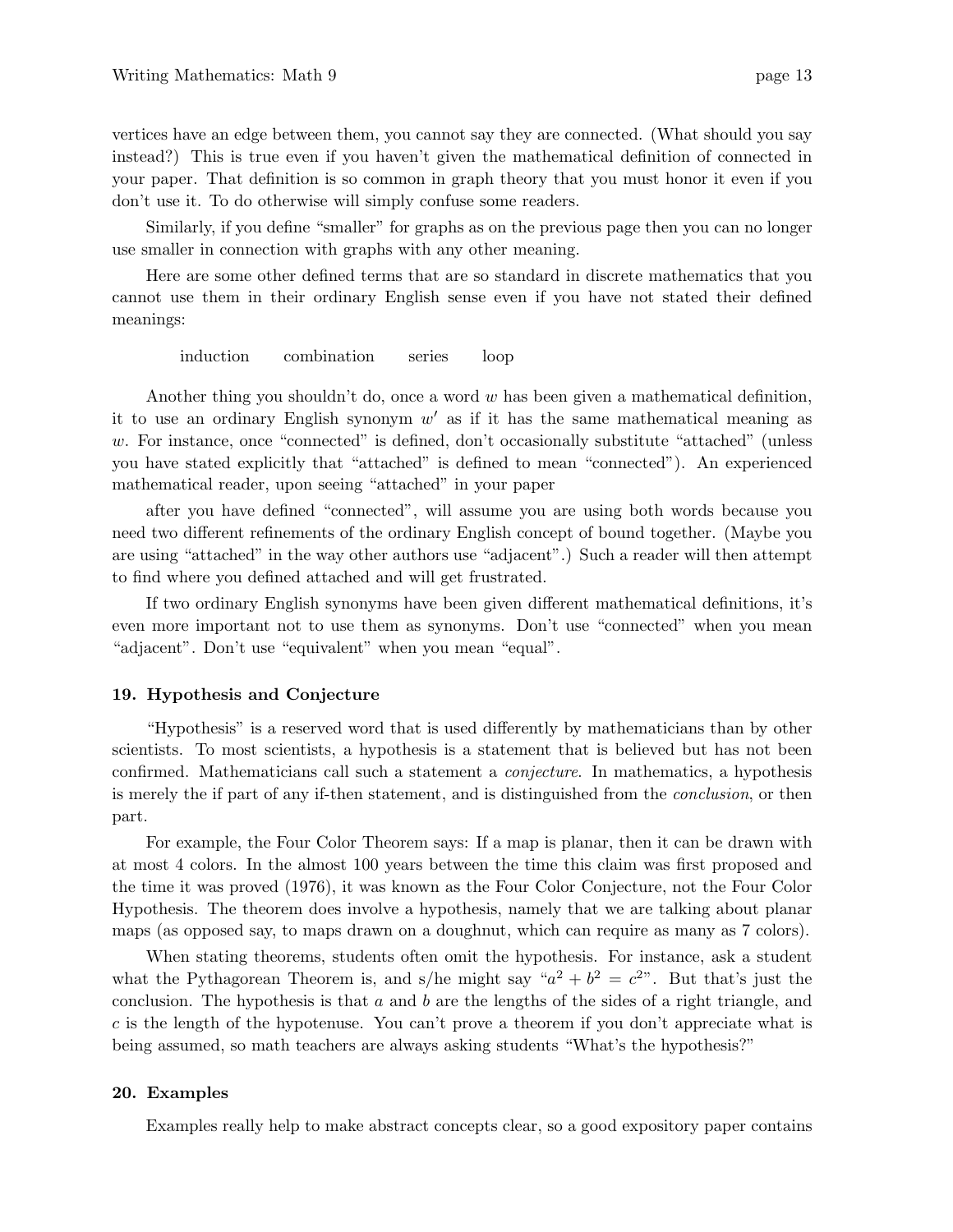many — more examples than definitions and theorems. Examples are like definitions, in that they can appear in-line or be highlighted by indentation and extra spacing. For a very brief example, the in-line method is fine. For instance, after defining "prime number", you could write: "For example, 5 is prime and 6 is not." However, a lengthier example should be displayed and numbered, especially if it is a key item of your work (as in your first paper). Not only does this format draw attention to your example, but is also makes later reference easy (e.g., you can say "see Example 3"). If an example is a sample problem, make clear where the solution begins and ends.

#### **21. Figures**

Figures can be extremely helpful in an expository paper, just as they are in books. Each figure should be numbered (for easy reference later) and inserted shortly after the first reference to it. (Another convention is to put all figures at the end. If you use this alternative, please say so the first time you reference a figure.) Usually, each figure should have a caption as well; e.g., "The graph of a tournament with 5 teams". If you know how to use computer software to produce a good figure and place it into your paper, great. (I'll even demo some programs that produce discrete math figures). However, producing good technical figures takes time, and now is probably not the time to learn how. It's fine if you insert your figures by hand. You'll probably need more space than you first think.

#### **22. Movies and Hypermedia**

Actually, figures are old hat. Now, if you submit your paper electronically, it is possible to include animations. For instance, you could create a movie using Mathematica, save it as a QuickTime file, and then paste this file into your paper using a wordprocessor that recognizes QuickTime. Movies can be very effective in parts of discrete mathematics, for instance, in illustrating algorithms on graphs.

In fact, movies are just one of the many "hypermedia" capabilities that are becoming available. Another is sound. Yet another is the ability to "link" any parts of your document, to other parts of your document or to other documents around the world. When you click on a link (say, a word highlighted a certain way), you automatically switch to the other end of the link. It becomes much easier to jump around while reading a document. This is sometimes an effective way to learn mathematics, even though formally mathematics is quite linear.

For now I just want you to be aware of these capabilities. I do not recommend going out of your way to acquire the requisite software, or to learn how to use it well. But it is conceivable that in just a few years professional papers, and even short student papers, will routinely be hypermedia documents.

#### **23. Theorems**

Any theorem in your paper should be highlighted — I suggest indenting it or putting extra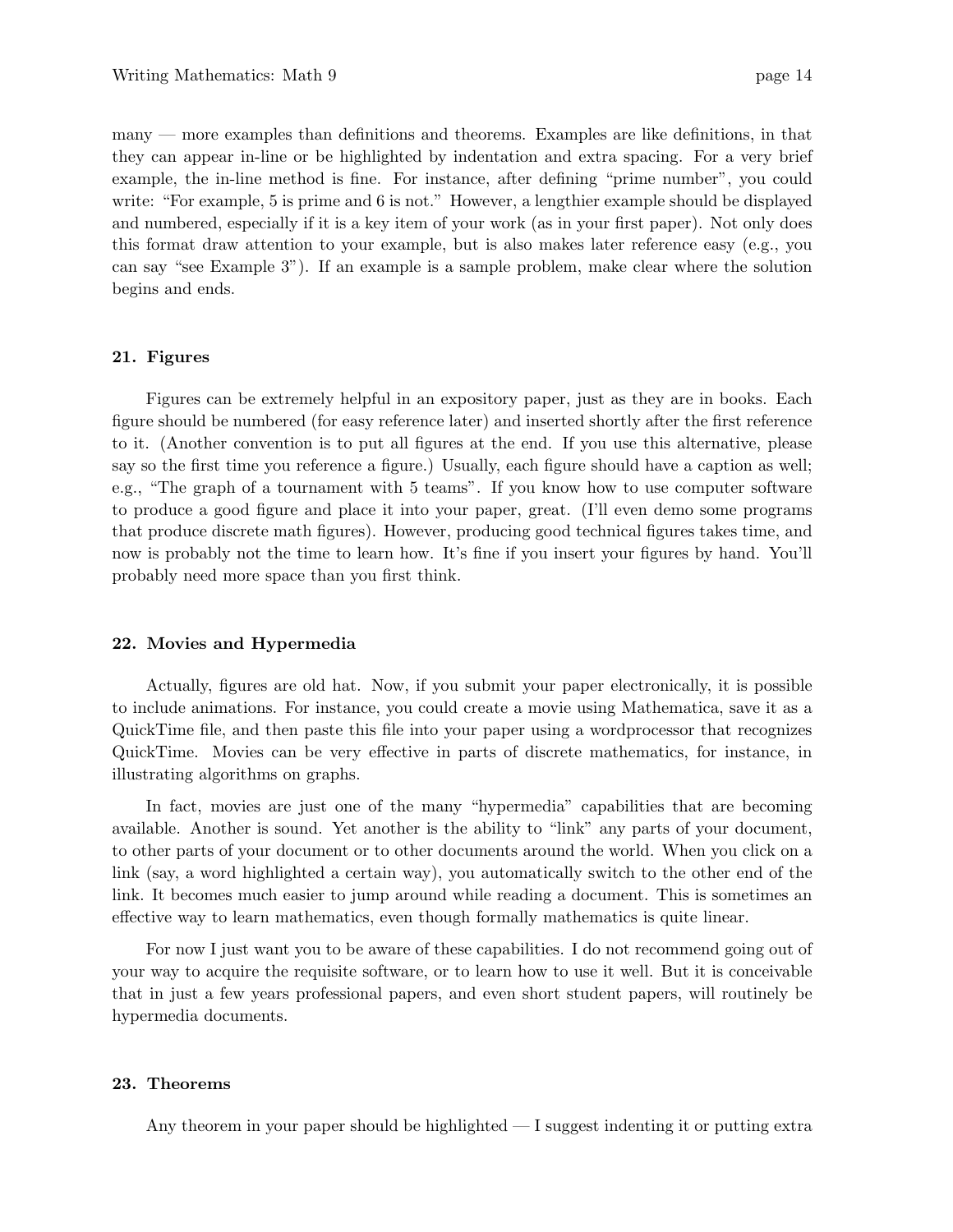vertical space around it. If you have more than one theorem, number them. For instance,

**Theorem 2.** In any graph, the sum of the degrees of the vertices is twice the number of edges. In symbols,

$$
\sum_{v \in V_G} \delta_v = 2 |E_G|.
$$

Other formats are allowed; browse and see. Why highlight and number theorems (and other key items such as examples)? Because mathematical arguments can be so complex. Formal statements of theorems (and other key items) serve as touchstones, like having an outline within the text body. Highlighting also makes it easy for the reader to refer back to key specifics. Also, in a paper with many results, calling some theorems, some lemmas, some propositions, etc, helps to make the relative importance clear. Similarly, explicitly marking the beginning and end of proofs helps the reader know where s/he is.

It's best to state a theorem before proving it. Math arguments are long and complex, hence hard to follow even for smart people; thus it is unfair to expect someone to commit him/herself to the effort to follow an argument without knowing where it's supposed to go.

Whereas a theorem statement should precede a proof, the proof need not follow immediately. If the main purpose of your paper is to show an application of the theorem, then you may defer the proof till later, or sometimes not give it at all. In other words, not everything in a math paper need appear in logical order. But when you go out of order, you must immediately inform your reader of this fact. For instance, immediately after the statement of a theorem, you might write "We defer the proof until after we present the main application." If you don't include the proof of a theorem, be honest about the reason. If you don't understand the proof, say so. Normally, you would include the proof of your main theorem, but if the proof is very lengthy, or very complicated, or you don't understand it, you might not. It is quite common not to include the proof of a peripheral theorem. For instance, if there a theorem that solves a similar problem, or a more general problem, you might want to mention this problem and its theorem, but it's quite reasonable not to prove that theorem.

What if your paper is devoted to a specific example where, once a mathematical representation is found, the answer is obvious? For instance, suppose you wish to find the minimum completion time for a certain project where, once it is represented as a graph, you can eyeball the answer. Then you should point out that, had the example been more complicated, a general method for dealing with the mathematical representation would be needed, and you should describe and justify a general method. Without such general arguments, you don't have a math paper.

#### **24. Levels of Confirmation (prove, verify, show, illustrate)**

In ordinary discourse, to prove something means to give any sort of fairly convincing evidence. In mathematics, "prove" has a much stricter meaning; you have proved something only if you have given a airtight argument — airtight because it harks back to definitions or to other theorems that hark back to definitions. Lesser levels of confirmation are often quite useful, but they are referred to with different words such as "show" and "illustrate".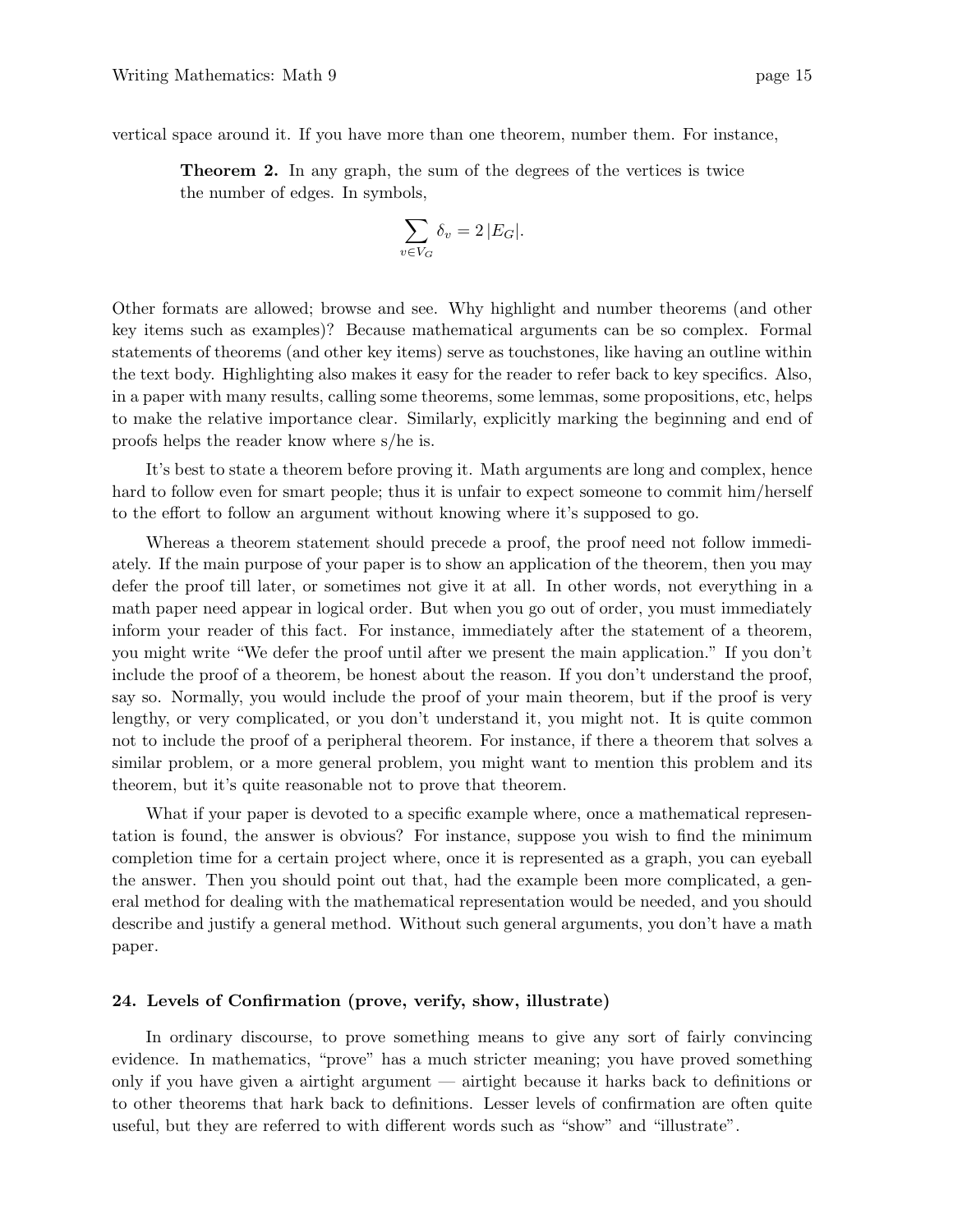For instance, consider the formula for the sum of a finite arithmetic series:

$$
\sum_{k=1}^{n} [a + (k-1)d] = an + \frac{1}{2}n(n-1)d.
$$
 (4)

If you state this theorem and then say "For instance,

$$
3 + 5 + 7 + 9 = 24 = (3)(4) + \frac{1}{2}(4)(3)(2)",
$$
\n(5)

you have merely *illustrated* how to use the theorem (with the case  $a = 3$ ,  $d = 2$ ,  $n = 4$ ). If you actually prove the case

$$
\sum_{k=1}^{n} k = 1n + \frac{1}{2}n(n-1)(1) = \frac{1}{2}n(n+1),
$$

you still haven't proved Eq. (4), though you may have indicated how the general proof would go.

Mathematicians use "verify" somewhat like "prove". If you say you are going to verify a theorem, then you must prove it. But you can also verify a numerical claim; this is a much less demanding type of verification. For instance, to check that Eq. (4) is correct in the special case of Eq. (5) is merely a verification.

Also, you cannot prove, or verify, an example. You cannot prove a problem. Such statements are examples of **type errors**. Only statements can be proved, and problems and examples are not statements.

Can you prove an algorithm? People do use that phrase — I may even have said it. But what they really mean is that they will prove that the algorithm is correct.

In summary: "prove" has a very strict meaning; "show" is looser, and "illustrate" is looser still and refers to examples. Although illustration is the loosest, it is very important. Sometimes good examples will do more to help the reader understand and believe a result than a complete proof will.

#### **25. Algorithms**

When an algorithm is a main part of your paper — when you need to explain the algorithm carefully, or prove that it works, or analyze its complexity — then, like key theorems and examples, the algorithm should be displayed. Moreover, it should be written in algorithmic language. This language limits ambiguity and makes it possible to point to specific aspects of the algorithm by referring to specific lines or variables. Our text provides many good examples.

## **26. When to Give Credit**

The conventions for giving credit to others are somewhat different in mathematics than in general academic writing. Briefly put, direct quotes and almost direct quotes must be credited, but paraphrase generally need not be, and mathematics papers rarely include direct quotes. Thus, while a humanities paper is full of footnotes giving credit, in a mathematics paper the credits are less frequent (and they typically appear in text). The only way that people must be credited is for recent theorems they create. This is all elaborated below. Pay close attention, since failure to give proper credit is plagiarism, a major academic sin.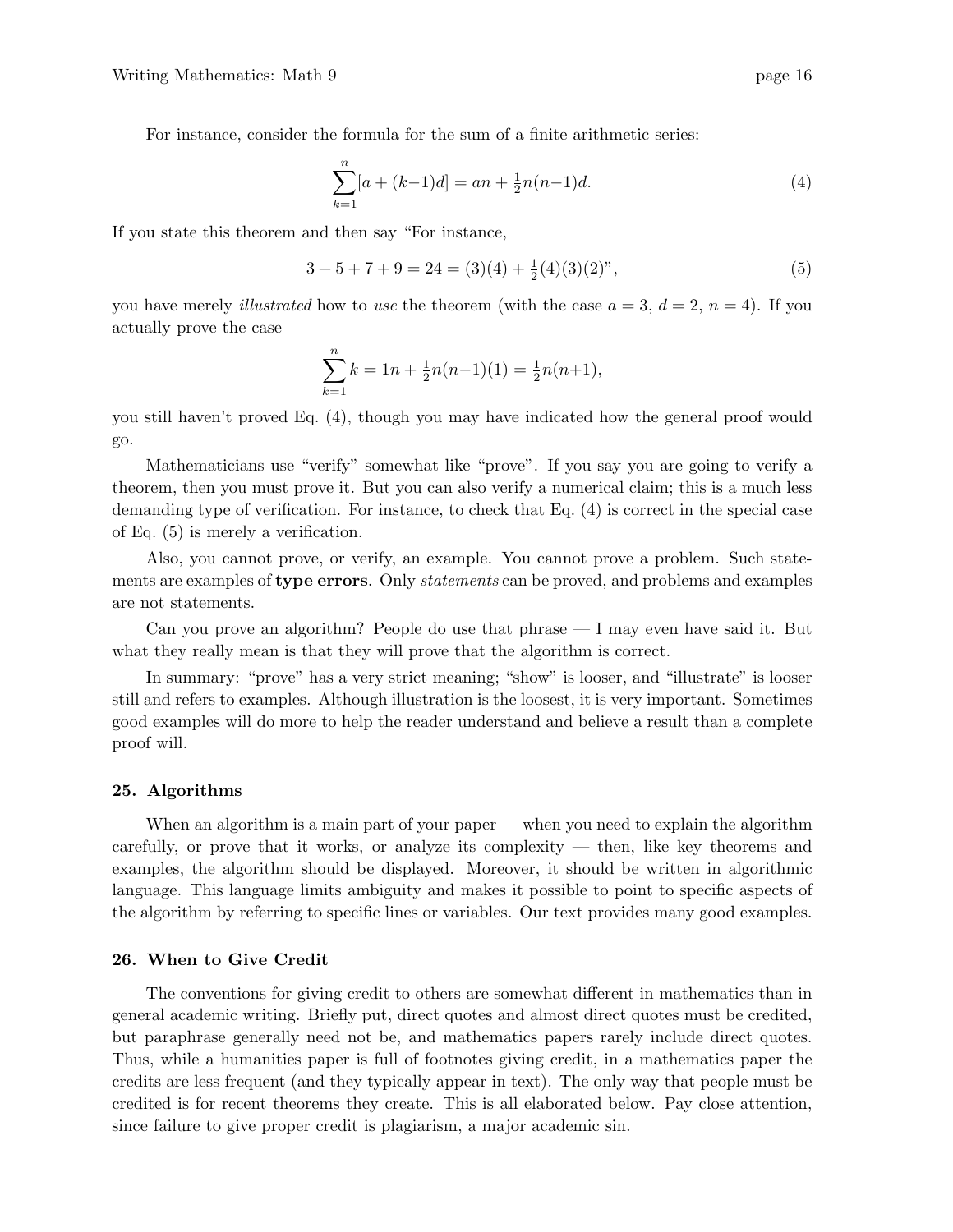Rightly or wrongly, mathematics is regarded as having an existence independent of the words used to describe it. Thus the fact that Maurer & Ralston describe mathematical induction in different words than other authors doesn't give us any special credit. If you use induction, and you learned about it from our text, you should *not* reference us when you start discussing induction, and you certainly should not quote verbatim our description of induction (as if it were gospel). Similarly, if you define graph, don't make it sound like we invented the definition.

On the other hand, since theorems are considered the big thing in mathematics (even though definitions are often as important), you must give Smith credit if you state or use a theorem that was first proved by Smith. If the result is a recent one, you should reference Smith's paper. However, if the result is classical, e.g., Euler's graph theorem, it suffices to call it Euler's Theorem; no reference to a source is necessary. (In mathematics, a result is "classical" if it is a well known and already appears in many texts; occasionally results proved as recently as 20 years ago have already become classical.)

Should examples be credited? Again, the answer is "usually no" (even though a good example can be just as important and just as original as a theorem). If you use the exact words or even just the exact numbers of an example from some book, then (and only then) give credit; but in general you shouldn't be using problems verbatim anyway. Why? Because in order to write about an example with understanding you should internalize it and make it your own before using it. And if you have internalized it, you can recreate it, no doubt with different numbers.

Should algorithms be credited? If you copy an algorithm word for word, then you have to reference where you got it. Also, if it is a recent creation of the author's, again you have to give him/her credit. But if its an algorithm in an undergraduate text, you can assume it's part of the public domain (unless the text says otherwise). Even if the algorithm has a name attached (e.g., Warshall's Algorithm), you don't have to give a reference to the original paper unless your text does. Warshall's algorithm is as much part of the public domain now as Euler's theorem, or Taylor polynomials in calculus.

If the algorithm is part of the public domain, why not study the algorithm until you have internalized what it says, and then produce your own version. If you do this, you need not reference the source, even if your wording turns out to be almost the same. The same goes for using exercises from a text. More important from your point of view, by internalizing the algorithm or exercise, you have learned something.

If your whole line of thinking comes from one source, it is appropriate to give one reference to it. Somewhere near the beginning of your paper, say something like "In writing this paper, I have drawn heavily on Bogart [1]" (where Bogart is reference 1 in your bibliography) or "Much of my material is adapted from lectures by Smith [2]".

## **27. Footnotes and References**

Footnotes are rarely used in mathematics papers, though they are making a bit of a comeback. First, marking them with superscript numbers might be confused with exponents. Second, it used to be (before math was composited by computer) that mathematical symbols weren't always available in the smaller size type used for footnotes.

So what do you do? If you need to refer to an outside source in the text, write [*x*] (where x is the number of the reference in the reference list at the end). For instance, if Maurer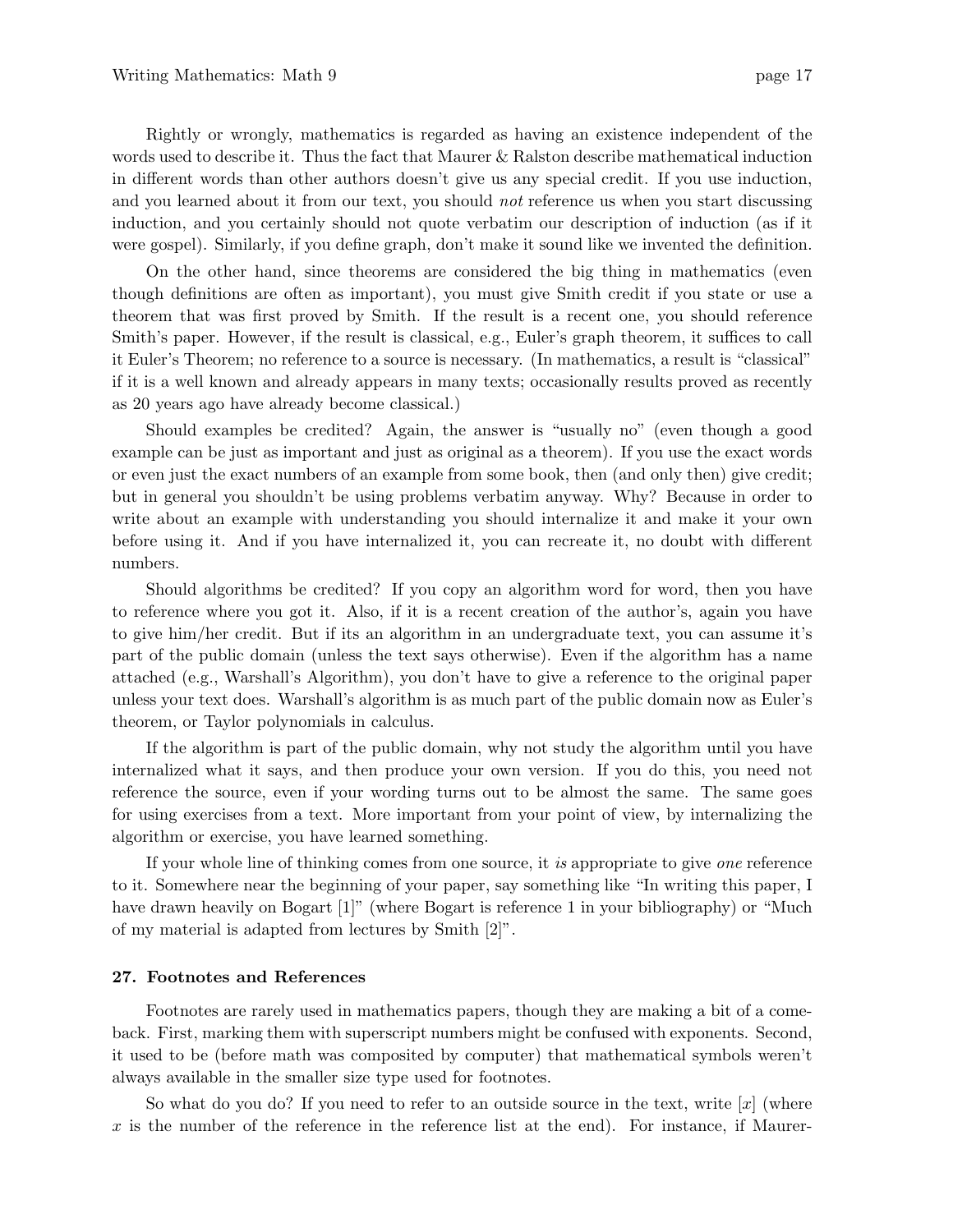Ralston is reference  $\#1$ , you might write: "The following application is treated in [1]", or "The following is treated in Maurer & Ralston  $[1]$ ". If you want to give a specific location in the reference, a Theorem or Example number is at least as valuable as a page number: "The following application is treated in [1, Ex. 3.5.2, p. 146].

(What about footnotes that contain peripheral remarks instead of references? These too should be avoided; put the material in the text. One way to mark such material as peripheral is to put it in a separate paragraph in parentheses, like this paragraph!)

If you don't consult any books or papers, then it's fine to have no reference section. If you do consult any, then you should reference them, even if you ended up using nothing from them directly.

#### **28. Writing Mathematics on a Computer**

Publishers call mathematics penalty copy because it is so hard to "set" on the page. Mathematics involves (among other things) subscripts and superscripts, numerous styles of type, special and/or large symbols  $(\Sigma, \in, \subset)$ , and expressions that must be stacked vertically (fractions, limits under and over summation signs). Traditional printing involved setting type across simple lines, and many mathematical features interrupt that flow.

I assume you are used to using computers for general wordprocessing. The versatility of computer writing, especially for revisions, is so great that I cannot conceive of going back to previous methods. My documents would be shorter and much less thoroughly revised. However, most word-processing programs are set up to go straight across lines also, so for writing mathematics they leave you with the same problem traditional publishers had.

There are special computer programs for writing mathematics. The Cadillac of these (because of its versatility, its power, and its "platform-independence") is TeX (and its extensions, such as LaTeX ad AMS-TeX); most scientific publishers use it now and most professional mathematicians have learned at least the basics. (This memo is written with TeX, and so is our textbook.) Various versions, that run on various computers, are even available free at Swarthmore. However, TeX is very hard to learn. It doesn't work like most Macintosh word-processing programs; for instance, you can't just click on a spot on your screen and start putting math there.

Today, the most powerful of general purpose word-processing programs also have pretty good mathematics capabilities, and sometimes these are not hard to learn. For instance, Microsoft Word 5.0 has a module called Equation Editor, which gives you "templates" for creating mathematical expressions as pictures which you paste into your main document. In about two hours, with a manual, I learned how to use it pretty well, and it can do most of the things I want.

However, I will assume that most of you do *not* have a word-processor with powerful math capabilities, or don't know how to use those capabilities. What should you do?

Answer: Do by computer only those math expressions that are easy to do with the writing programs you know (see below). For more complicated things, you shouldn't spend more than an hour trying to do them. (But use the hour productively – get a friend or a consultant, or me, to help you; use the on-line help or find a manual.) Anything you can't get to look good enough on the screen you should write in by hand. At first, you will probably grossly underestimate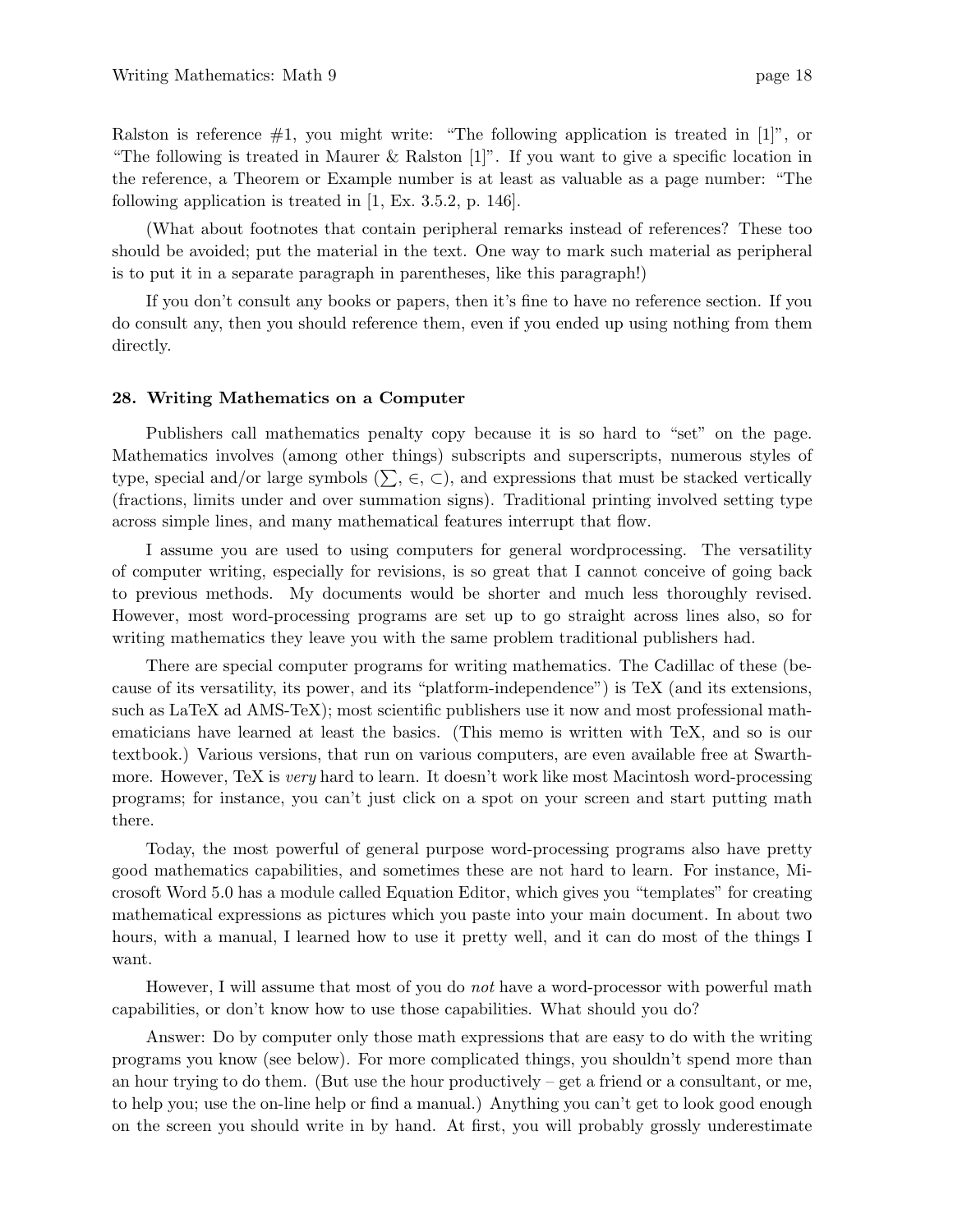the amount of space you need for hand insertion. But if the rest of your paper is written on a computer, it will be easy to output another copy with more space. Just don't forget to write in everything you left out; as you do revisions this will be a bit of a pain.

(Exception: If you expect to write a lot of math papers in your life, then maybe this is the time to start to learn how. Come and see me to discuss this how to start.)

Some aspects of setting mathematics are easy to master, and others can be avoided. Almost all word-processing software can create subscripts and superscripts easily, and you should use them. The next two subsections tell you how to deal with two major "problems" in setting mathematics: styles of type and fractions.

*Fonts for Math*. A **font** is a style of type, e.g., roman or italic. In books and journals, letters representing mathematical quantities, such as  $a, y$  and  $f(x)$ , are mostly set in italic, as just done, to distinguish them from ordinary roman text. (Some mathematics is set in other fonts, e.g., Greek letters for angles in trigonometry, boldface for vectors in linear algebra, and symbol fonts for special math symbols like ∪ and ∈.) Math italic is different from ordinary italic, because only the letters are slanted, not the numerals, not the operators (like  $+)$ , and not the punctuation (parentheses, brackets, exclamation points).

Why special fonts for math? One reason is that, without them, sometimes it would not be clear what is intended, a mathematical expression or an ordinary word. For instance, consider the sentence, which actually appeared in a paper written for Math 9 in 1991: From  $P(n)$  we know that an is an integer. What the writer meant was: From  $P(n)$  we know that an is an integer. Only the italics makes it certain that, in the first "an", we mean the quantity *a* times the integer *n*. (Notice, too, that without italics "*a*" could be confused with the English word "a".) Another reason for special fonts is: if you have several quantities, and each has an English name beginning with "M", you might want to represent each of them mathematically by the single letter *m*. Then you need to use a different font for each meaning.

What should you do about fonts. Do not attempt to create italic math using a regular (text) italic font. To keep the numbers, parentheses and symbols from being italic you would have to go back and forth between roman and italic so often it would drive you crazy. Unless you have a "math italic" font, it's best to avoid italics entirely and use an alternative convention stemming from the days of typewriters without interchangeable type balls: Use a single font and put extra blank space around mathematical letters and expressions. For instance,

Consider the variables x and y in the equation  $y = 2x+3$  for a line.

If you do use just one font, stay away from san serif fonts (no squiggles on letters). In such fonts 1, l and | look alike, as do 0 and O and some other pairs.

For special math symbols, you will probably find most that you need in the "option keyboards" for your regular word-processing fonts. Try holding down one of the special keys (option, cloverleaf, control) on your Mac while you hit letter keys. To see in advance what you will get, open up the KeyCaps desk accessory that is probably listed under the Apple Menu (top left) on your Mac screen. Caution: don't use any of these special symbols when sending email. They probably won't transmit correctly. They should only be used within a word-processing document

Whatever font you use for a mathematical symbol, make sure you use that font all the time. For instance, if you are talking about team *t* in a tournament, do not use *t* sometimes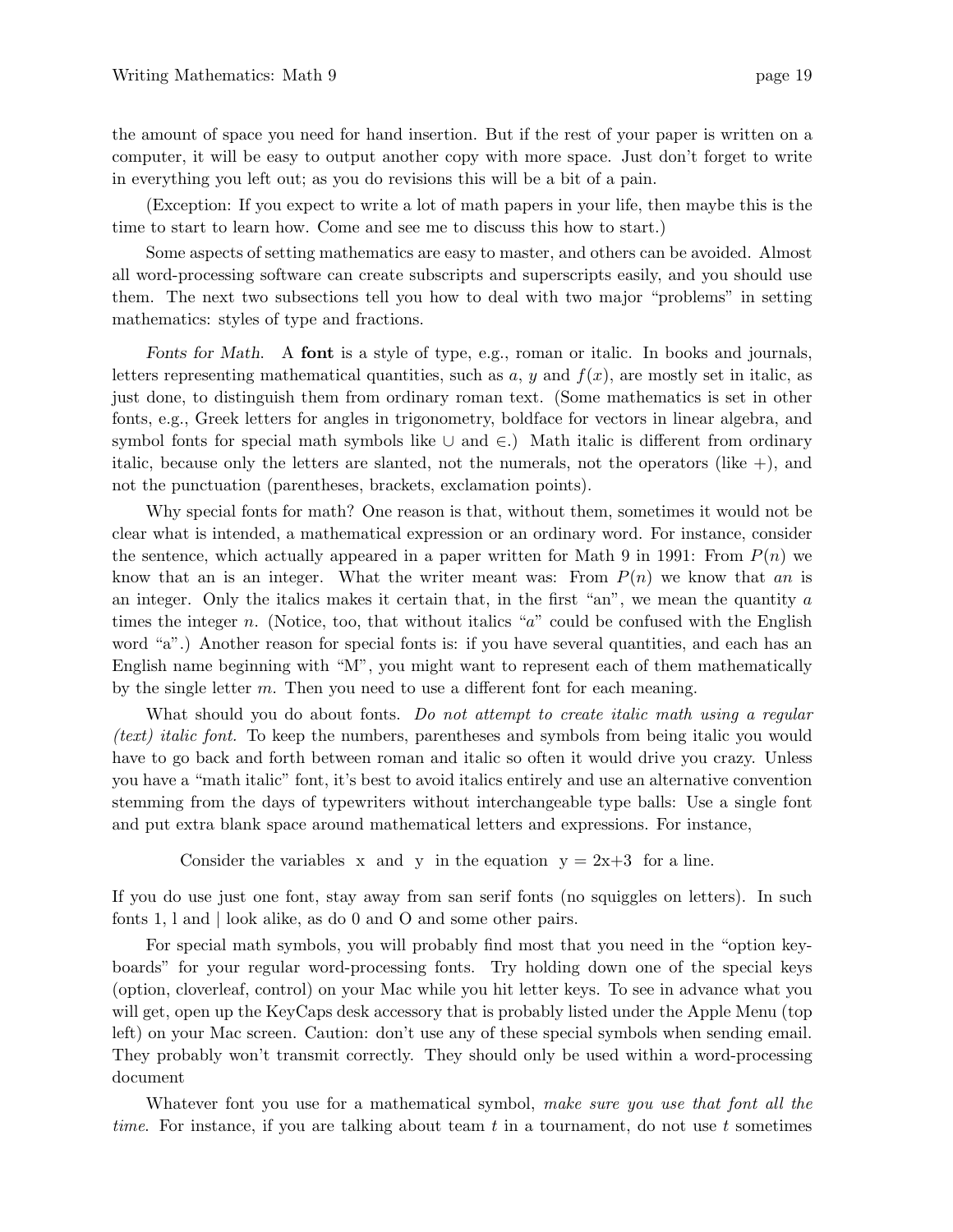and t other times. Why? Mathematics is font-sensitive. Trained readers expect the same letter in different fonts (or with different accent symbols) to mean different things. For instance, a statistics paper might well use  $x$  for a data value, **x** for a sequence of data values, and  $\bar{x}$  for the average value of the data.

Mathematics is case-sensitive too, that is, upper and lower case mean different things. For instance, that statistics paper probably uses *X* for the "random variable" of which *x* is a value. So, what do you do if you want to start a sentence with a variable you have named *a*? Answer: Don't write A. Start with lower case, or (better) rewrite the sentence. For instance, instead of starting " $a > 0$  because", start "Quantity  $a$  is positive because".

Warning 1: Some computer software for mathematics is *not* case-sensitive. For instance, most versions of BASIC will treat the variables B and b as the same.

Warning 2: If you do use some italic letters, then what you see on your screen is probably not exactly what will print out. On the screen an italic letter will appear to overlap the roman symbol to its right, but in the printed version this will go away. This overlap on the screen is disconcerting, but your best solution is to ignore it. (If overlaps persist on printed copies, see me, or stop using italics! I've never had spacing trouble with italics, but I have had trouble on Macs with printing boldface.)

*Fractions*. Fractions in "built-up" form like

$$
\frac{y_2 - y_1}{x_2 - x_1}
$$

are especially hard to produce without special software. (Fortunately, they don't occur very often in discrete math.) So what should you do about fractions? Within a paragraph, for simple fractions you can avoid the problem by using "shilling" style, that is,  $a/b$  instead of  $\frac{a}{b}$ . But as soon as the numerator or denominator involves sums and differences, the shilling approach requires parentheses and becomes hard to read. When guilt-up form looks much better, you should use it, and you should probably write it in by hand.

#### **29. Antecedents**

If I write "Antecedent?" on your paper (or just "ante?"), that means you used a word whose reference was unclear. The common offenders are "it" and "this". These might refer to the previous noun, or a noun two or three nouns back, or the previous phrase, or the whole previous sentence. However, your readers shouldn't have to guess what you are referring to.

The official rule is that a referring word refers to the most recent noun or noun phrase it can. If that's not the noun you mean, you need to identify the referent by name. In general, "it" and "this" get used a lot as a crutch. If you find yourself using them, check to make sure you haven't abused them. If you find you have used "this" to refer to the whole previous sentence, use a more precise phrase instead. For instance, don't write

Most people don't understand what mathematicians mean by induction. This is a difficulty.

Does "this" refer to "induction" or to the whole sentence? Instead write

Most people don't understand what mathematicians mean by induction. This misunderstanding is a difficulty.